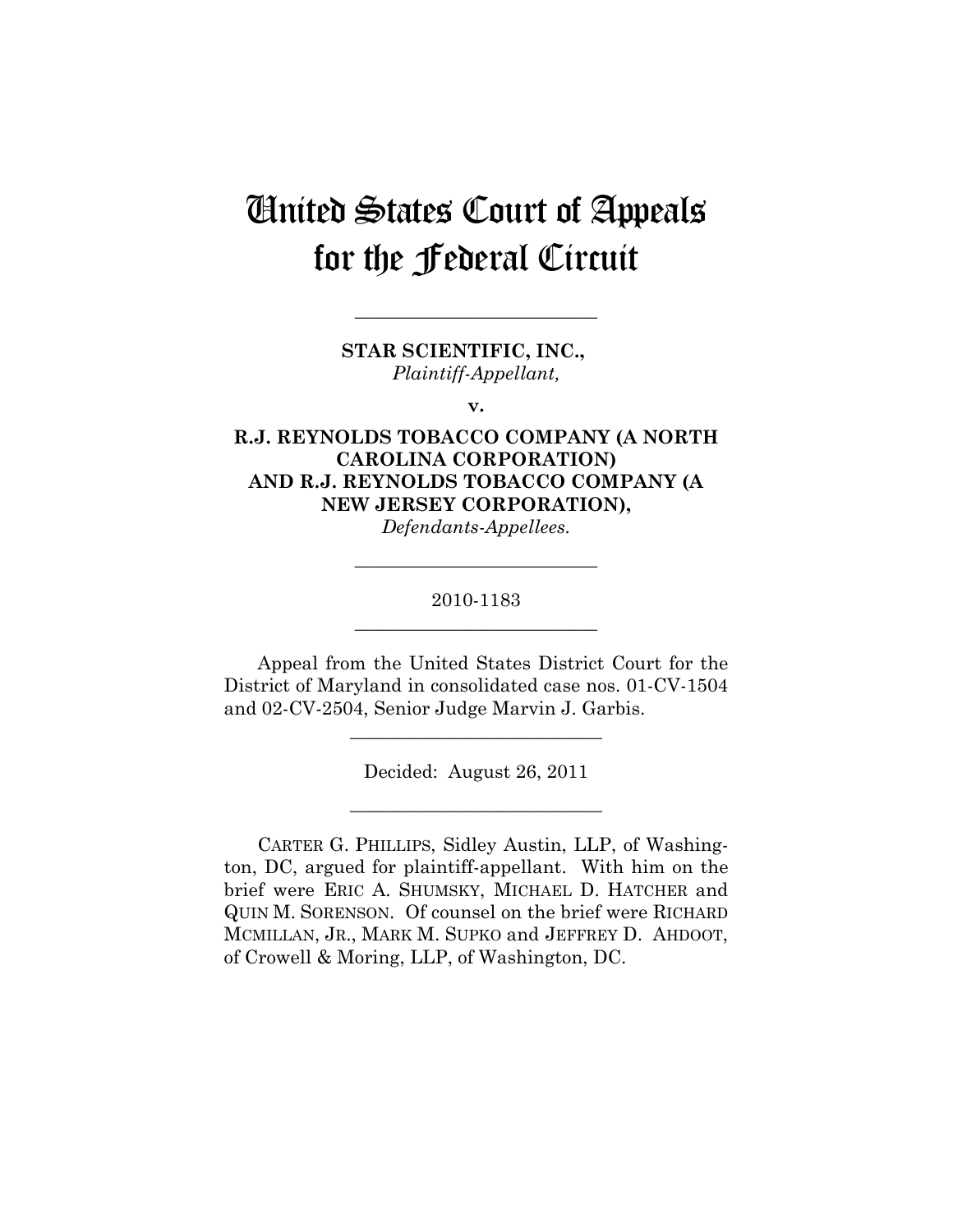MEREDITH MARTIN ADDY, Brinks, Hoefer, Gilson & Lione, of Chicago, Illinois, argued for defendants-appellees. On the brief were RICHARD A. KAPLAN, RALPH J. GABRIC, CYNTHIA A. HOMAN, DANIELLE ANNE PHILLIP and JULIE L. LEICHTMAN. Of counsel was K. SHANNON MRKSICH.

# Before RADER, *Chief Judge*, LINN, and DYK *Circuit Judges*.

**\_\_\_\_\_\_\_\_\_\_\_\_\_\_\_\_\_\_\_\_\_\_\_\_\_\_** 

# Opinion for the court filed by *Chief Judge* RADER. Opinion concurring-in-part and dissenting-in-part filed by *Circuit Judge* DYK.

## RADER, *Chief Judge*,

Appellant Star Scientific, Inc. ("Star") appeals the denial of its motion for judgment as a matter of law ("JMOL") and in the alternative a new trial after a jury verdict of non-infringement and invalidity of U.S. Patent Nos. 6,202,649 ("649 patent") and 6,425,401 ("401 patent") (collectively, "Williams patents"). *Star Scientific, Inc. v. R.J. Reynolds Tobacco Co.*, No. 8:01-cv-1504, Dkt. No. 1146 (D. Md. Dec. 21, 2009). This court affirms the denial of Star's JMOL of infringement and the denial of Star's motion for a new trial but reverses the district court's denial of Star's JMOL on validity.

I.

Star is the exclusive licensee of the Williams patents, which claim tobacco curing methods. Curing dries the tobacco leaves before shipment to tobacco companies. One prior art curing method—"air curing"—places tobacco leaves in a barn to dry without any added heat. In the United States, curing is generally performed in heated curing barns through a method called "flue curing," which uses diesel gas or propane gas heaters.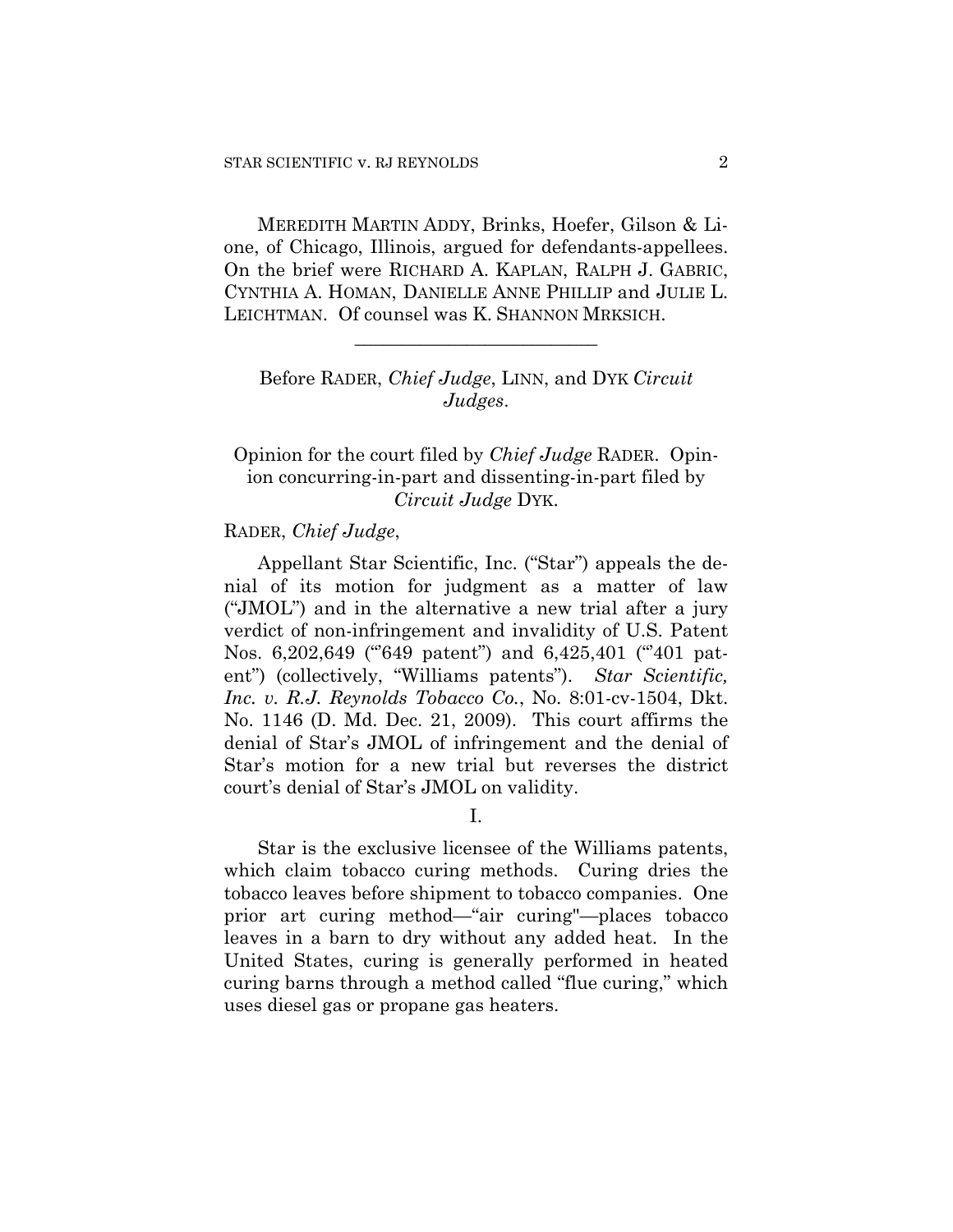Until the 1970s, most curing occurred in indirect-fired barns that heated and dried the tobacco in an environment separated from the exhaust gases released by the heaters. In the 1970s, in an effort to save money, tobacco farmers switched to direct-fired barns, which mixed the combustion exhaust with the curing tobacco. The combustion gases (including carbon monoxide, carbon dioxide, and water vapor) can create an anaerobic, or oxygen-free, environment. This anaerobic environment in direct-fired barns can lead to the formation of a family of chemical compounds called tobacco-specific nitrosamines ("TSNAs") on curing tobacco leaves. Tobacco can acquire four varieties of TSNAs, known by the abbreviations NNN, NNK, NAB, and NAT.

These TSNAs arise because anaerobic conditions stimulate microbes on tobacco plants to produce the enzyme, nitrate reductase, which converts nitrate to nitrite and nitric oxide. Nitric oxide reacts with precursor tobacco alkaloids to form TSNAs.

Because some TSNAs are known carcinogens, tobacco companies have long sought curing methods that minimize or eliminate TSNA formation on cured tobacco plants. The Williams patents claim a tobacco curing method that "substantially prevent[s]" the formation of at least one TSNA during curing. Star employee Jonnie Williams ("Williams") is the named inventor.

Star first filed a provisional patent application on September 15, 1998. On September 15, 1999, Star filed a non-provisional application, which issued on March 20, 2001 as the '649 patent. The application leading to the '401 patent is a continuation of the application that matured into the '649 patent. In the time between the provisional application and the non-provisional application, Williams developed the "StarCure" process, the commercial embodiment of the invention. The parties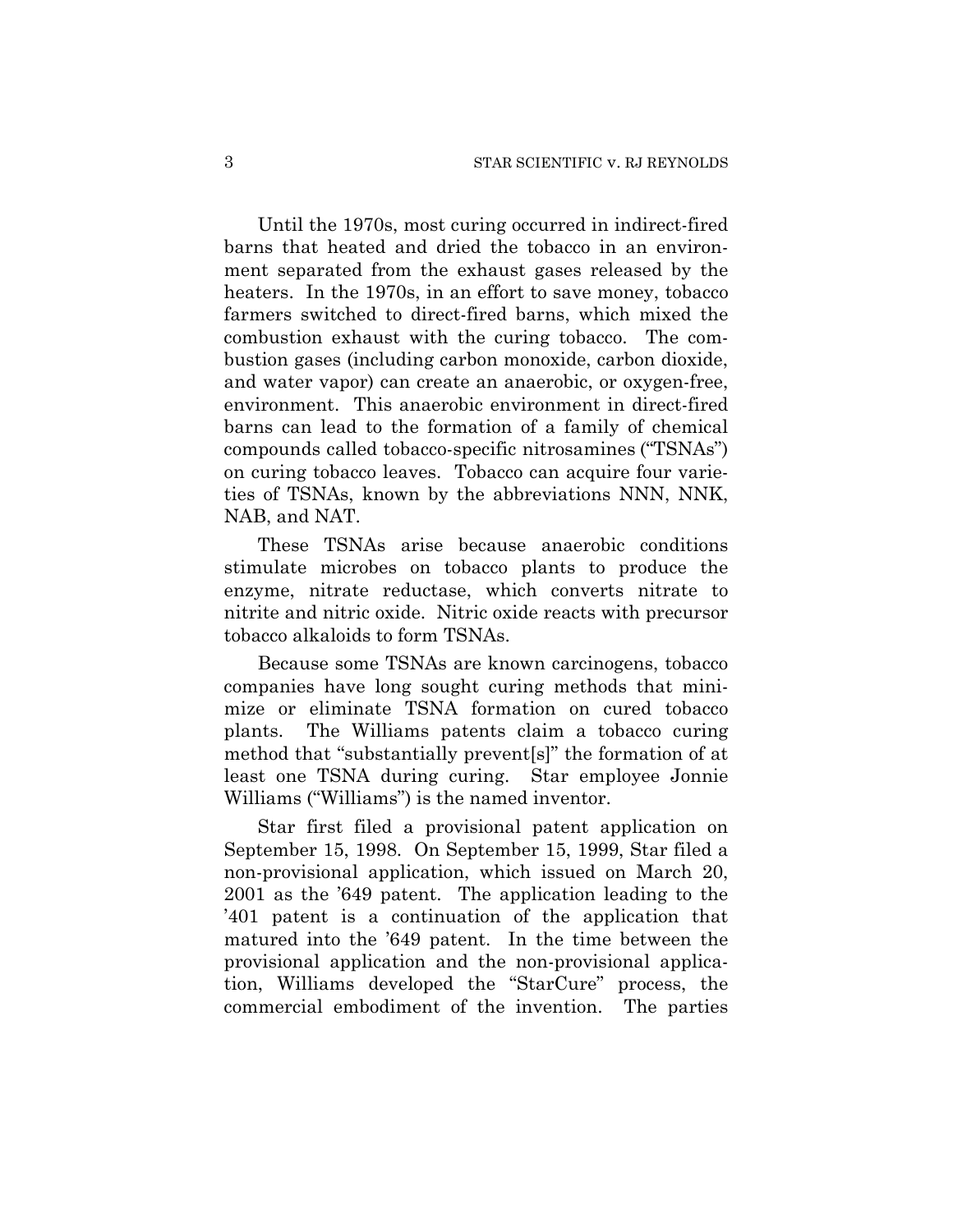agree the StarCure process is the best mode of practicing the claimed invention.

The Williams patents work with air curing and both indirect and direct flue curing methods. '649 patent col.2 ll.53-66; col.3 ll.1-24. Williams' method creates a "controlled environment" that controls "at least one of humidity, rate of temperature exchange, temperature, airflow, CO [carbon monoxide] level,  $CO<sub>2</sub>$  [carbon dioxide] level,  $O<sub>2</sub>$ [oxygen] level, and arrangement of the tobacco plant." *Id.* at Abstract. The Williams patents define "controlling the conditions" as "determining and selecting an appropriate humidity, rate of temperature exchange, temperature, airflow, CO level,  $CO<sub>2</sub>$  level,  $O<sub>2</sub>$  level, and arrangement of the tobacco leaves to prevent or reduce the formation of at least one TSNA." *Id.* col.5 ll.65-68, col.6 ll.1-4. The Williams patents teach that "the practice of tobacco curing is more of an art than a science, because curing conditions during any given cure must be adjusted to take into account" many variables. *Id.* col.6 ll.35-37. Those variables include "differences in leaves harvested from various stalk positions, difference among curing barns in terms of where they are used" and more. *Id.* col.6 ll.35-41. However, the Williams patents elaborate that "one of ordinary skill in the art of tobacco curing would understand that the outer parameters of the present invention, in its broadest forms, are variable to a certain extent depending on the precise confluence of [these numerous factors] for any given harvest." *Id.* col.6 ll.51-55.

In general, the Williams patents posit that sustaining an aerobic environment during tobacco curing will prevent TSNA formation. *Id.* col.7 ll.53-55. For purposes of infringement, the parties agreed that the combined elements of claims 4 and 12 of the '649 patent were representative. J.A. at 46387-90. Those claims recite: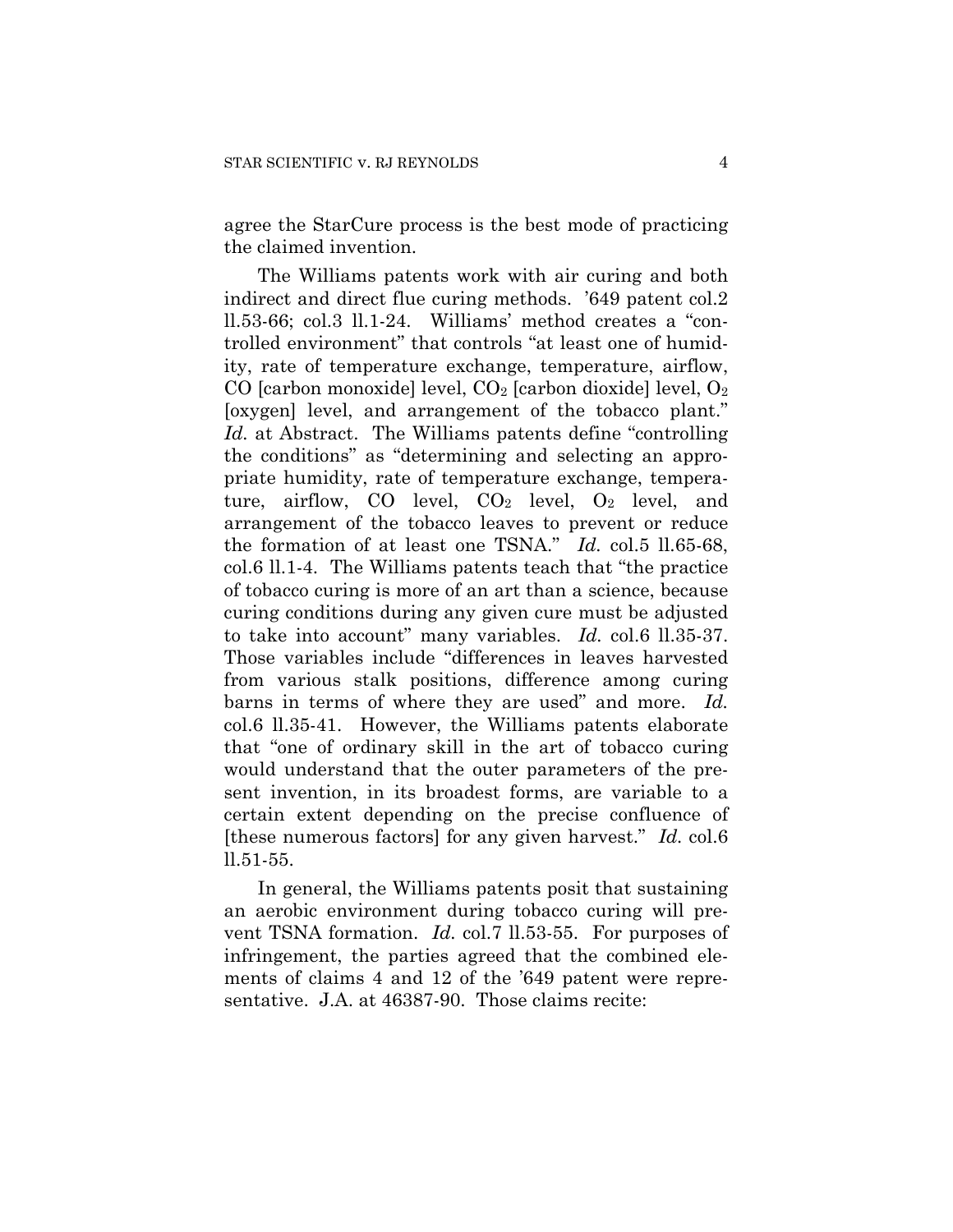4. A process of *substantially preventing* the formation of at least one nitrosamine in a harvested tobacco plant, the process comprising:

drying at least a portion of the plant, while said portion is uncured, yellow, and in a state susceptible to having the formation of nitrosamines arrested, in a *controlled environment* and for a time sufficient to substantially prevent the formation of said at least one nitrosamine;

wherein said controlled environment comprises air free of combustion exhaust gases and an airflow sufficient to substantially prevent an anaerobic condition around the vicinity of said plant portion; and

wherein *said controlled environment is provided by controlling at least one of humidity, temperature, and airflow.*

'649 patent col.20 ll.18-33 (emphasis added).

12. The process according to claim 4, wherein the treatment time is *from about 48 hours up to about 2 weeks.*

*Id.* col.20 ll.50-51 (emphasis added).

From 1998 through 2001, Star had agreements with Brown & Williamson to cure low-TSNA tobacco using Williams' patented method. Star made millions of dollars in licensing fees for rights to the Williams patents. However, defendants-appellees R.J. Reynolds Tobacco Company ("RJR") terminated those agreements with Star upon acquisition of Brown & Williamson.

RJR conducted its own research to develop curing methods to minimize TSNA formation on cured tobacco. One RJR researcher, David Peele ("Peele"), filed a patent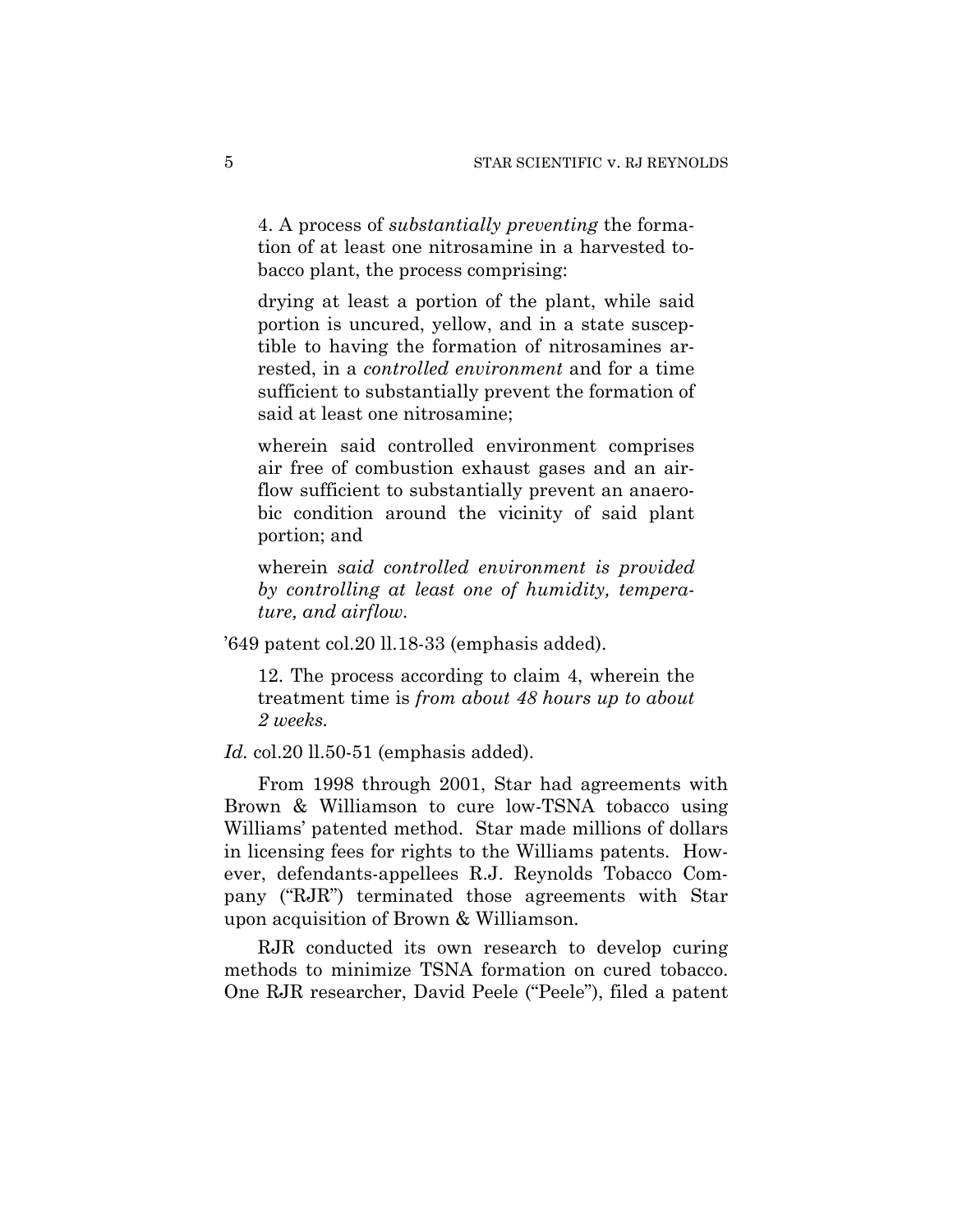application in April of 1999, which issued as U.S. Patent No. 6,805,134 ("Peele patent" or "134 patent") on October 19, 2004.

The Peele patent claims a method of reducing TSNA formation by using "a heating source that is not a directfire heating source" to "avoid contact with, or exposure to, tobacco being subjected to flue-curing processing steps with nitric oxide gases." '134 patent col.3 ll.37-47. To reduce exposure of curing tobacco leaves to nitric oxide gases, Peele provides a method of retrofitting direct-fire flue curing barns with heat exchangers to effectively turn them into indirect-fire flue curing barns ("Peele method"). By 2000, RJR required every farmer in its chain to retrofit their barns in accordance with the Peele method.

On May 23, 2001, Star filed a complaint against RJR, alleging infringement of the '649 patent, and subsequently filed an amended complaint further alleging infringement of the '401 patent. RJR denied infringement and claimed both patents were unenforceable for inequitable conduct, and invalid for anticipation, obviousness, indefiniteness, and failure to disclose the inventor's best mode.

After a bench trial, the district court held the Williams patents unenforceable for inequitable conduct and granted summary judgment of invalidity for indefiniteness. *Star Scientific, Inc. v. R.J. Reynolds Tobacco Co.,*  No. 8:01-cv-1504, Dkt. No. 712, slip op. at 46 (D. Md. June 26, 2007) (finding the Williams patents unenforceable for inequitable conduct based on the nondisclosure of a document ("Burton letter")); *Star Scientific, Inc. v. R.J. Reynolds Tobacco Co.,* No. 8:01-cv-1504, Dkt. No. 711, slip op. at 12-14 (D. Md. June 22, 2007) (finding the Williams patents invalid for indefiniteness). Additionally, the district court granted summary judgment to RJR on the filing date question. *Star Scientific, Inc., v. R.J. Reynolds*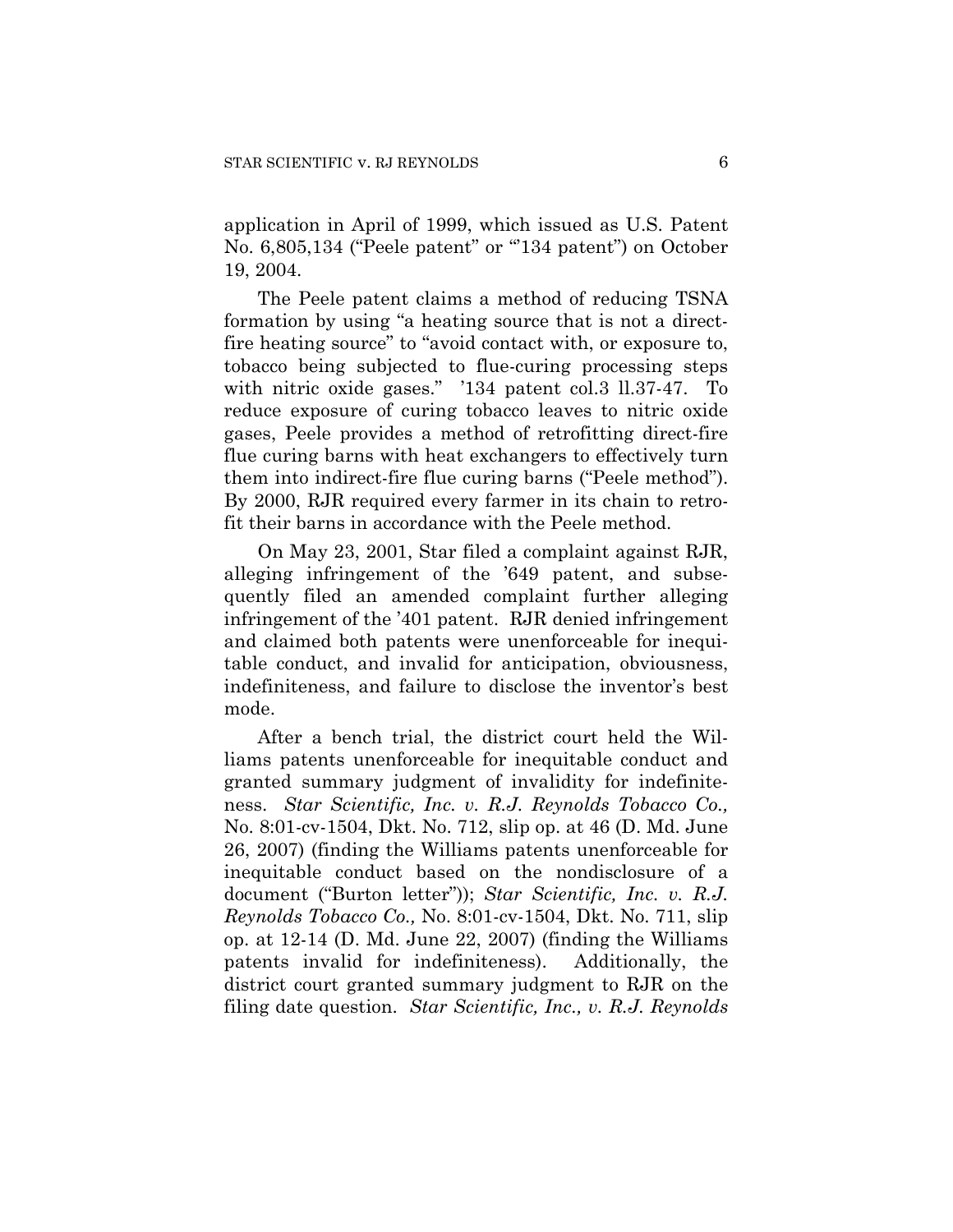*Tobacco Co.*, No. 8:01-cv-1504, Dkt. No. 703, slip op. at 1- 12 (D. Md. Jan. 19, 2007). The district court found new matter in Star's non-provisional application and held that the Williams patents were entitled to the September 15, 1999 non-provisional filing date and not the September 15, 1998 priority date of the provisional application. *Id*. Because the non-provisional application includes a new example calling for "air flow of approximately 25,000 CFM," but the provisional application disclosed a minimum airflow of "at least 28,000 CFM," *id.* at 11, the court found that no reasonable fact finder could find that the 25,000 CFM airflow rate in the non-provisional application had been disclosed in the provisional application. *Id.* at 12.

On appeal, this court reversed the findings of unenforceability and invalidity. *Star Scientific, Inc., v. R.J. Reynolds Tobacco Co.,* 537 F.3d 1357 (Fed. Cir. 2008) (*reh'g en banc denied* Oct. 22, 2008) ("*Star I"*). This court held that the claim term "anaerobic condition" was not indefinite and consequently reversed the district court's grant of summary judgment of invalidity. *Id.* at 1371. This court also found that the Williams patents were not unenforceable for inequitable conduct. *Id.* at 1365. In reversing the district court's inequitable conduct finding, this court held that RJR failed to show the withheld prior art, including the Burton letter, renders either of the Williams patents unenforceable. *Id.* At that time, this court did not review the district court's priority date determination. This court also did not address anticipation and best mode because the trial court denied RJR's summary judgment motions on those grounds. *Id.* at 1365 n.6. Therefore, this court remanded this case to the district court for proceedings on infringement ("*Star II*"). *Id.* at 1373.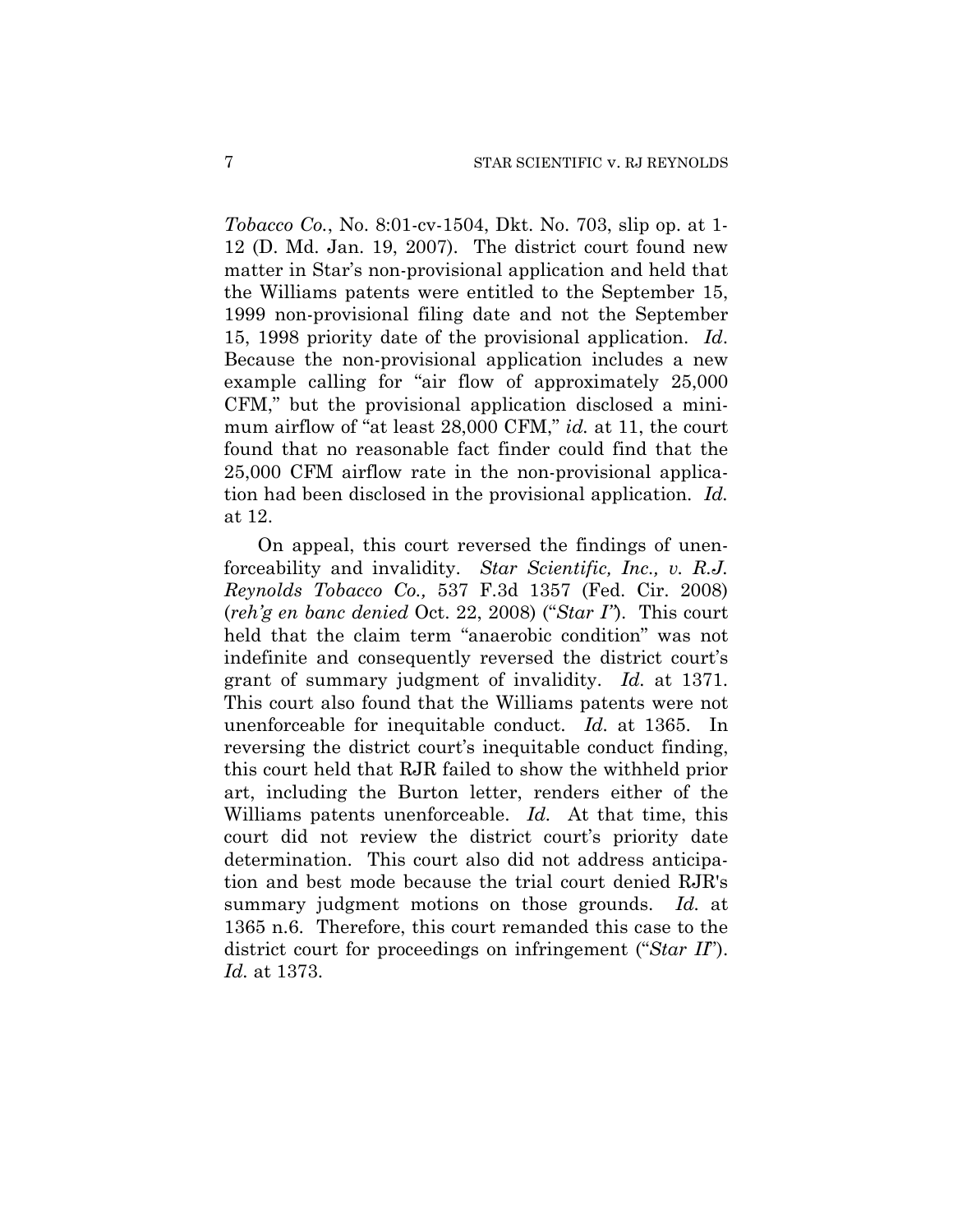On remand, *Star II* featured a 20-day jury trial with 24 witnesses and over 4,000 pages of transcript. Despite this court's decision in *Star I* that the Williams patents were not unenforceable for inequitable conduct, RJR's attorneys continually argued, particularly during closing argument, that Star's failure to produce the Burton letter to the United States Patent and Trademark Office ("Patent Office") was significant evidence in support of invalidity. J.A. at 46806-07 ("The Burton letter is again from an invalidity standpoint. . . . The important point here is this was information the Patent Office did not have in front of it."). RJR projected a slide show for the jury during its closing argument; one slide showed a shadowy figure holding a piece of paper labeled "Burton Letter" behind his back ("Burton slide"):



#### J.A. at 43788.

RJR's primary invalidity expert, Dr. Lambert Otten ("Dr. Otten"), opined that the Williams patents were obvious in light of the combination of a review article by Anna Wiernik et al., titled "Effect of Air-Curing on the Chemical Composition of Tobacco" ("Wiernik") and Japanese Patent No. 51-144535, titled "Method for Curing Domestic Tobacco Leaves," with the named inventor Hideyuki Tohno ("Tohno"). Dr. Otten further testified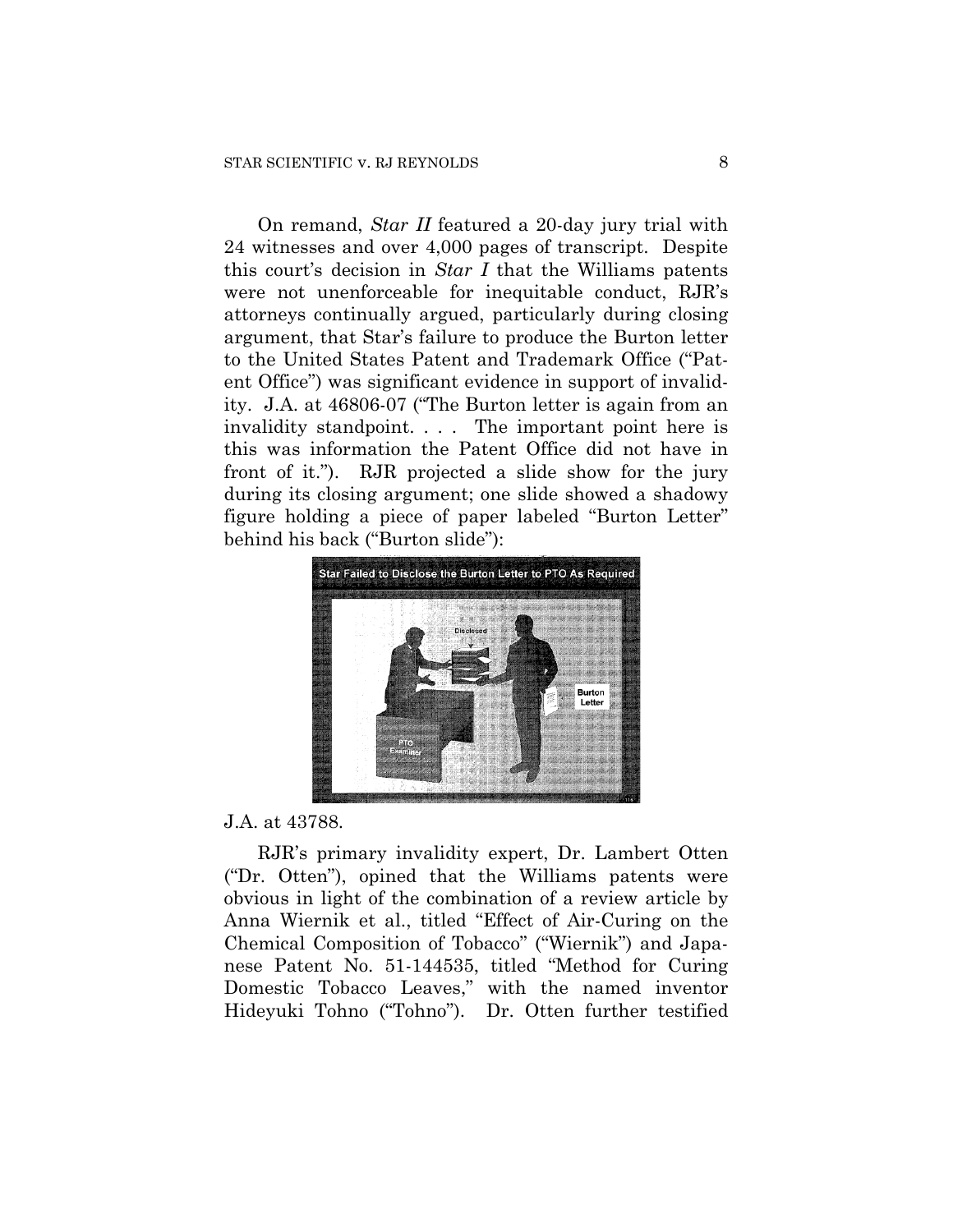that three prior art references anticipate the Williams patents: (1) the Peele method; (2) an alleged public use at the Spindletop Research Facility used by RJR ("Spindletop"); and (3) an alleged public use at Hassel Brown's farm, a tobacco farm under contract with RJR.

RJR also argued that the Williams patents were indefinite. Supported by Dr. Otten's testimony, RJR argued that one skilled in the art would not understand a "controlled environment" after reviewing the Williams patents. Accordingly, RJR argued the Williams patents were indefinite because one of ordinary skill would be unable to determine the difference between "conventional processes" and the "controlled environment" required by the Williams patents. RJR pointed to several parts of the Williams patents where values for temperature and humidity for the invention overlap with values assigned to "conventional processes."

Star's primary infringement expert was Dr. Richard Lee ("Dr. Lee"). Dr. Lee's testimony focused on the oxygen levels in RJR's curing barns and that the resulting cured tobacco had low TSNA levels, showing that the anaerobic conditions that lead to TSNA had been "substantially prevented." J.A. at 45775-77.

A June 16, 2009 special verdict, based on the September 15, 1999 priority date assigned by the court in *Star I,*  found RJR's curing process to be non-infringing and the Williams patents invalid as anticipated, obvious, failing to disclose best mode, and indefinite. J.A. at 30-33. The district court later denied Star's motion for JMOL. *Star,*  Dkt. No. 1146 at 1-12. The district court's memorandum and order upheld the jury's verdict that the Peele method did not infringe the Williams patents. *Id.* at 4. The district court further noted that the jury likely did and "most certainly should have" rejected Dr. Lee's expert testimony. *Id.* at 5. The district court elaborated that,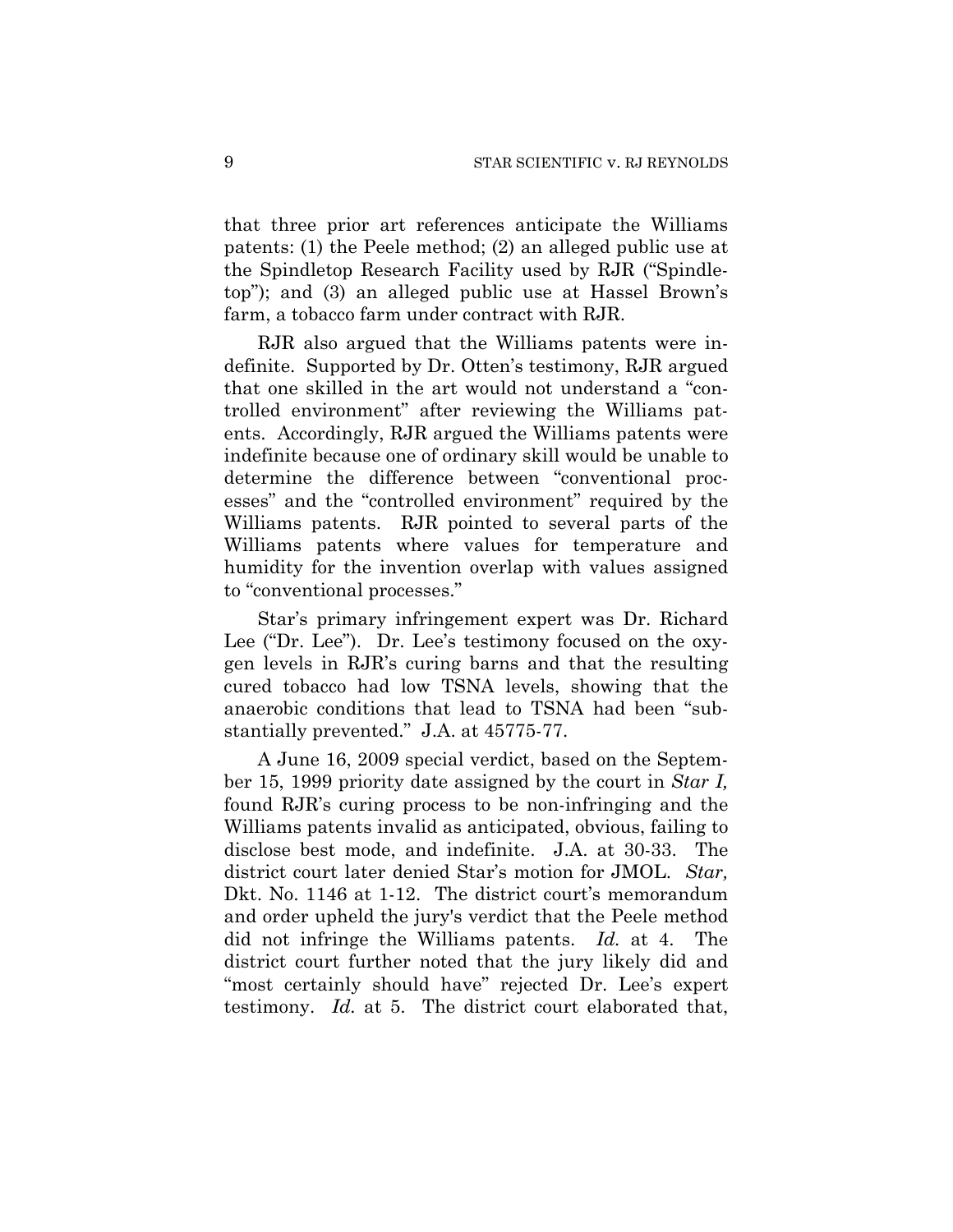even if Dr. Lee's testimony was not mooted by the verdict, the district court would grant JMOL of non-infringement and exclude Dr. Lee's testimony as not meeting the *Daubert* standard. *Id.* In addition to finding no direct infringement, the court also denied Star's motion for JMOL on indirect infringement. Further, the court denied Star's appeal of evidentiary rulings and excusing a juror. *Id.* at 5-7. The court denied Star's motion for JMOL to reverse the jury's findings of indefiniteness, failure to disclose best mode, anticipation, and obviousness on the basis that "the jury had ample evidence on which to find that RJR had proven, by clear and convincing evidence, that the Patents-in-Suit were invalid." *Id.*  at 7-8. This appeal followed. This court has jurisdiction under 28 U.S.C. § 1295(a)(1).

After oral argument in this case, the Patent Office, in light of an *ex parte* reexamination request by Star, confirmed that the claims of the Williams patents deserve the priority date of the provisional application, namely September 15, 1998. The Patent Office also found that claims 4, 12, and 20 of the '649 patent, and claim 41 of the '401 patent, were obvious over Tohno, Wiernik, and several other references asserted by RJR. Because of the earlier effective filing date, the Patent Office did not consider the Peele reference as prior art.

## II.

#### A. Priority Date

This court first reviews the district court's summary judgment ruling that the asserted claims of the Williams patents are not entitled to the provisional application priority date. *Star*, Dkt. No. 703 at 1-12. This court reviews both the district court's grant of summary judgment and determination of priority date without defer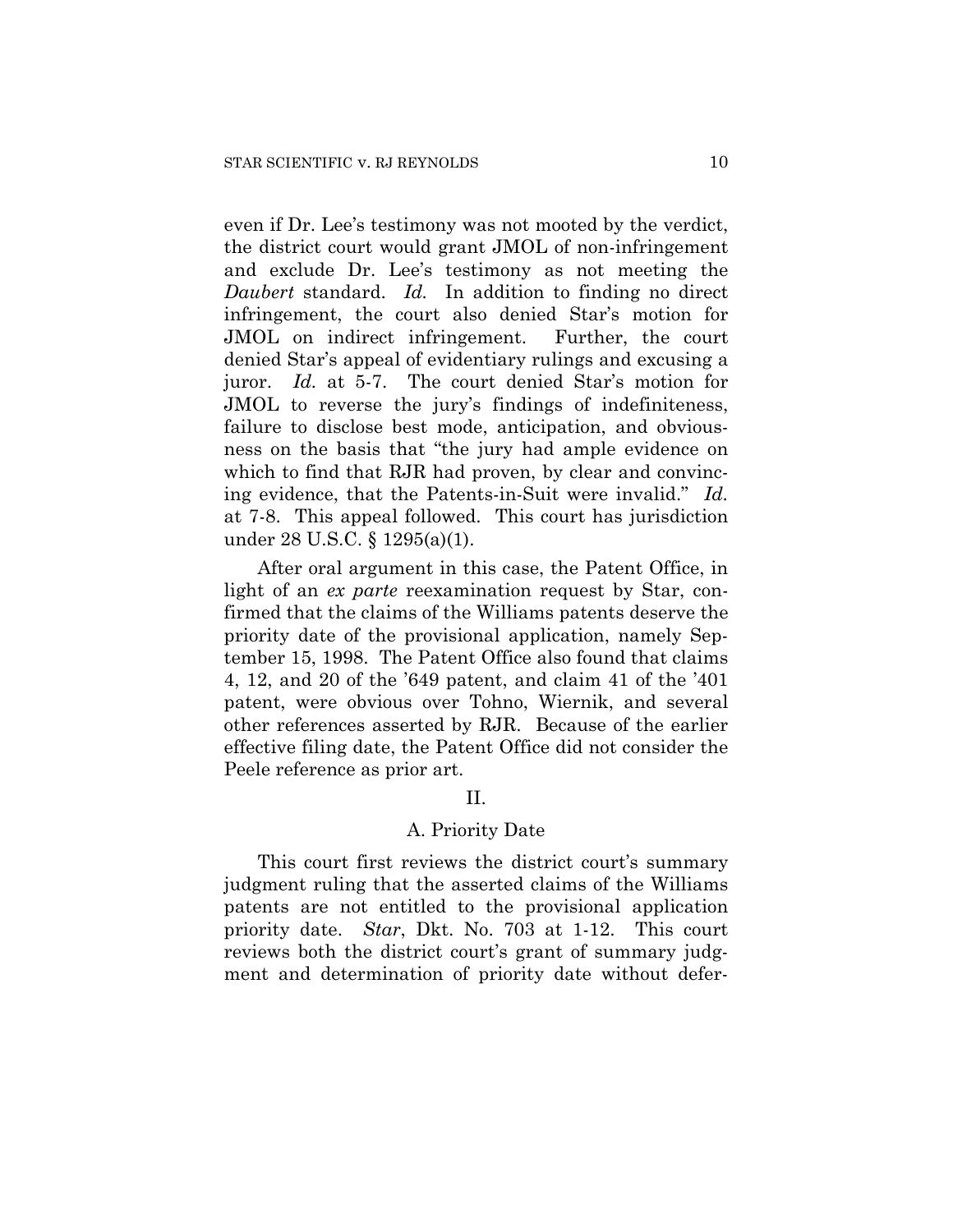ence. *Research Corp. Techs. Inc. v. Microsoft Corp.,* 627 F.3d 859, 867 (Fed. Cir. 2010).

Claims deserve the provisional application's earlier filing date so long as that application contains adequate written description under 35 U.S.C. § 112. *Trading Techs. Int'l. Inc. v. Espeed Inc.,* 595 F.3d 1340, 1350 (Fed. Cir. 2010). Consistent with 35 U.S.C.  $\S$  112  $\P$  1, the written description of the provisional application must enable one of ordinary skill in the art to practice the invention claimed in the non-provisional application. *New Railhead Mfg., L.L.C. v. Vermeer Mfg. Co.,* 298 F.3d 1290, 1294 (Fed. Cir. 2002).

In this case, the asserted claims deserve the September 15, 1998 priority date of the provisional application. The provisional application's written description discloses that the minimum air flow "may be about 28,000 CFM at 1" static pressure in a typical curing barn," but that the "minimum flow of air *may vary according to conditions* and may be determined on a routine basis." J.A. at 62198 (emphasis added). Claim 3 of the provisional application further clarifies that the claimed invention covers a "flow . . . sufficient to prevent an anaerobic condition" around the curing tobacco. J.A. 62205. Because the provisional application teaches one of ordinary skill that a minimum air flow "may vary," one of ordinary skill would know that the conditions in a curing barn could demand an air flow of 25,000 CFM. The district court's reliance on specifically disclosed air flow rates improperly narrowed the scope of the provisional application based on an added example in the later-filed non-provisional application that discloses a process for curing using an "air flow of approximately 25,000 CFM." Indeed, the Patent Office's recent reexamination confirms that September 15, 1998 is the proper priority date.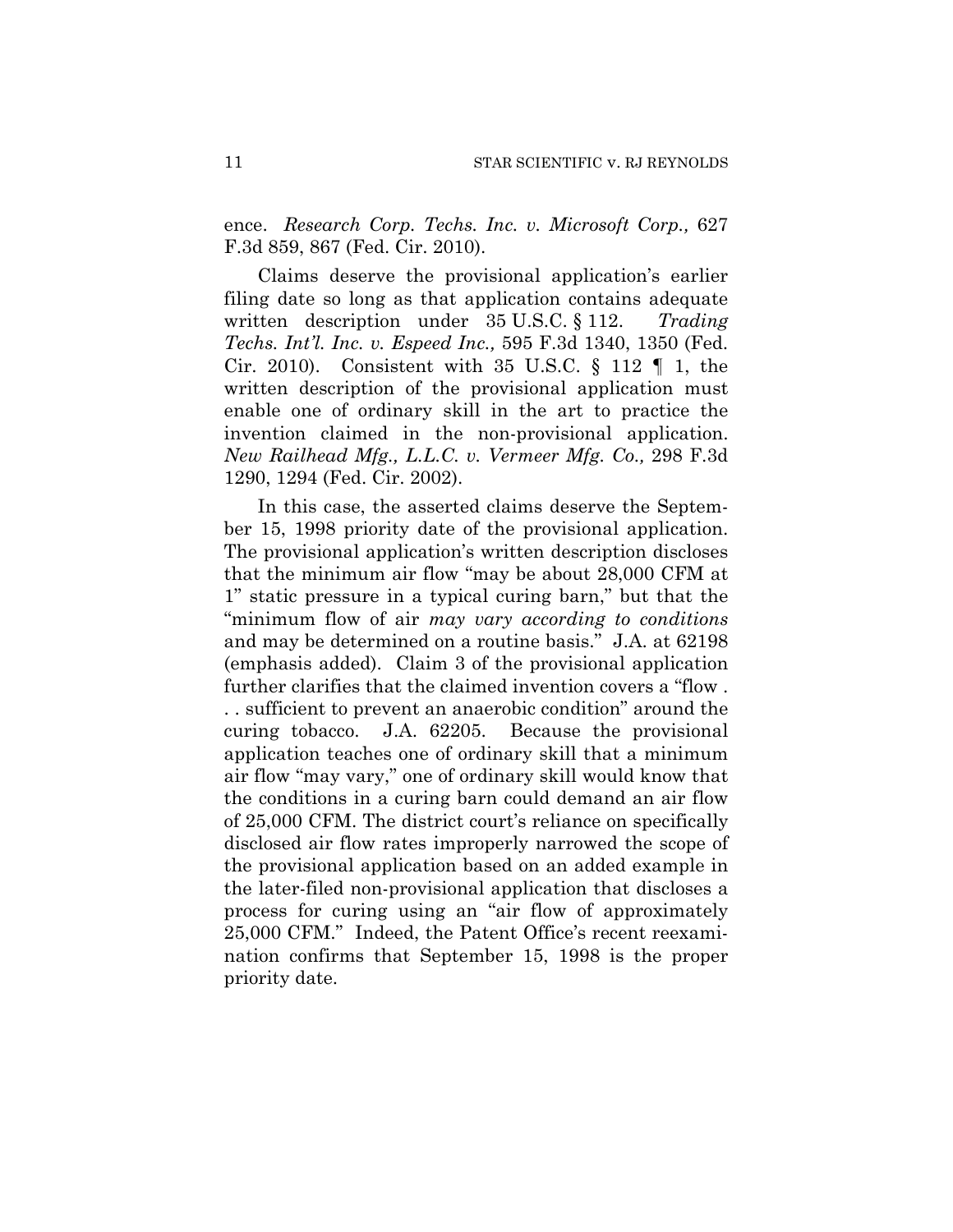The September 15, 1998 priority date has several significant implications on this appeal. First, the Peele reference, with an effective filing date of April 26, 1999, is not prior art. Second, because the StarCure process was developed by Williams after September of 1998, failure to disclose this process cannot constitute a failure to disclose the best mode of practicing the invention. *Star*, Dkt. No. 703 at 11.

## B. Evidentiary Objections

Star contends that the trial court committed numerous reversible evidentiary errors. Star seeks reversal and remand for a new trial based on the court's exclusion of proffered data, failure to exclude the Burton slide, reproduced above, failure to exclude arguments made by RJR about failure to produce the Burton letter to the Patent Office, and other arguments made by RJR during trial.

This court reviews a district court's decision to exclude evidence under the law of the regional circuit. *Del. Valley Floral Grp., Inc. v. Shaw Rose Nets, LLC*, 597 F.3d 1374, 1379 (Fed. Cir. 2010). The Fourth Circuit reviews a district court's decision to admit or exclude evidence for an abuse of discretion. *Buckley v. Mukasey*, 538 F.3d 306, 317 (4th Cir. 2008). Even if an evidentiary ruling constitutes an abuse of discretion, it is only reversible when it affects a party's substantive rights. *Id.*

The district court did not commit reversible error in its evidentiary rulings. Because inequitable conduct was not at issue in the trial, this court finds the presentation of the Burton slide troubling. The Burton slide, showing a shadowy figure conspicuously holding a piece of paper behind his back, does not support any claim at issue in this case. As a practical matter, however, Star did not show the presentation of the Burton slide affected its substantive rights. Accordingly, this court detects no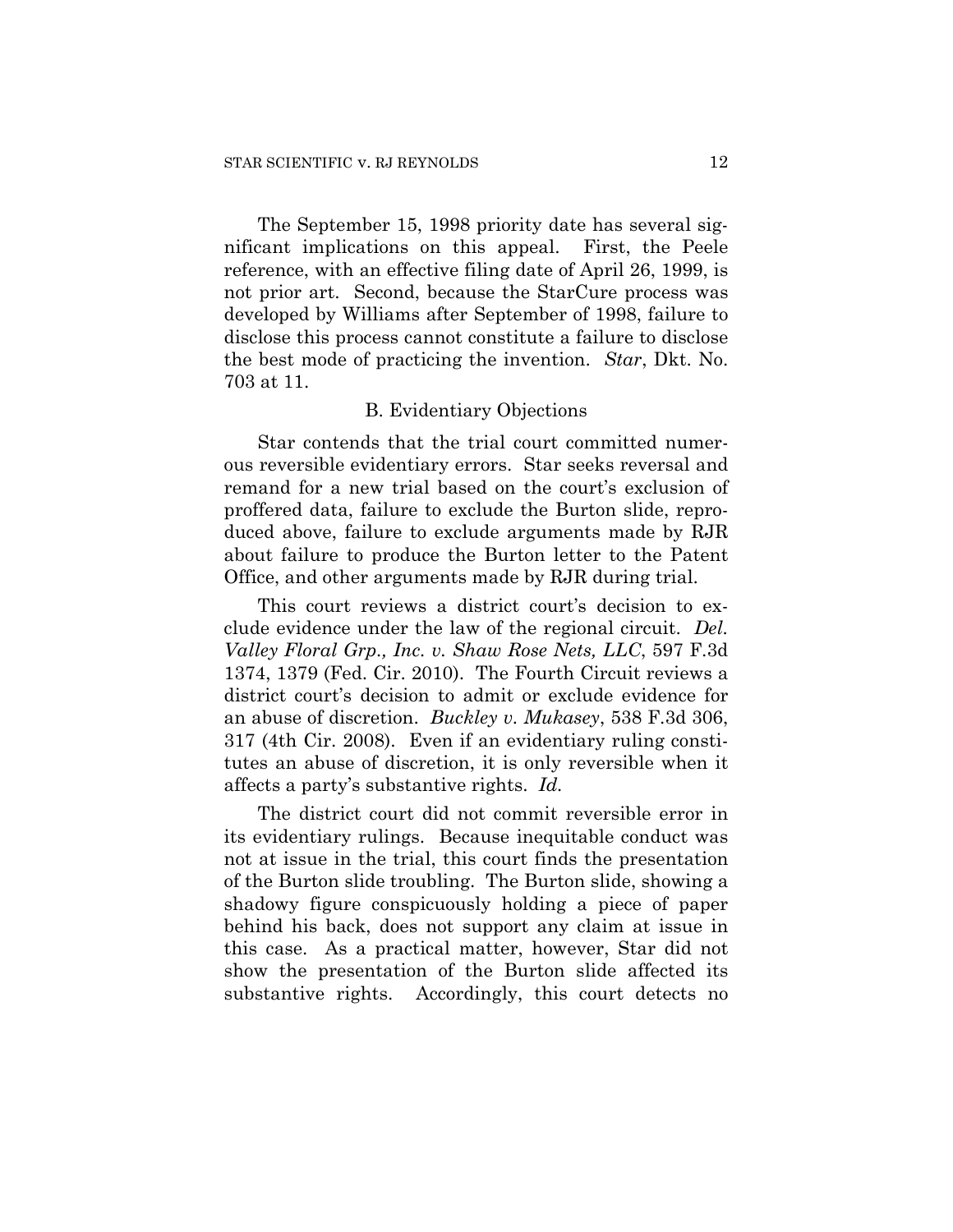abuse of discretion in the trial court's evidentiary decisions.

## III.

This court reviews the denial of JMOL without deference under the same standard applied by the trial court. *Lucent Techs, Inc. v. Gateway, Inc.,* 580 F.3d 1301, 1309 (Fed. Cir. 2009). The Fourth Circuit reviews a motion for JMOL without deference in the light most favorable to the nonmoving party. *A Helping Hand, LLC v. Baltimore Cnty.,* 515 F.3d 356, 365 (4th Cir. 2008). "Judgment as a matter of law is proper only if 'there can be but one reasonable conclusion as to the verdict.'" *Ocheltree v. Scollon Prods., Inc.,* 335 F.3d 325, 331 (4th Cir. 2003) (en banc). A denial of a motion for a new trial is reviewed for an abuse of discretion. *Verizon Servs. Corp. v. Cox Fibernet Va., Inc.,* 602 F.3d 1325, 1331 (Fed. Cir. 2010) (applying Fourth Circuit law). A new trial is granted in the Fourth Circuit only when there is conduct "so grievous as to have rendered the trial unfair." *Id.*

This court reverses the district court's denial of Star's motion for JMOL on issues involving the validity of the Williams patents. This court affirms the district court's denial of Star's motion for JMOL with regard to infringement. This court evaluates best mode, indefiniteness, obviousness, anticipation, and infringement in turn.

#### A. Best Mode

The best mode requirement contains two elements. First, the court must determine whether the inventor possessed a best mode of practicing the claimed invention at the time of filing the patent application. *Green Edge Enter., LLC v. Rubber Mulch Etc., LLC,* 620 F.3d 1287, 1296 (Fed. Cir. 2010). This first step is subjective and focuses on the inventor's preference for a best mode of practicing the invention at the time of the application's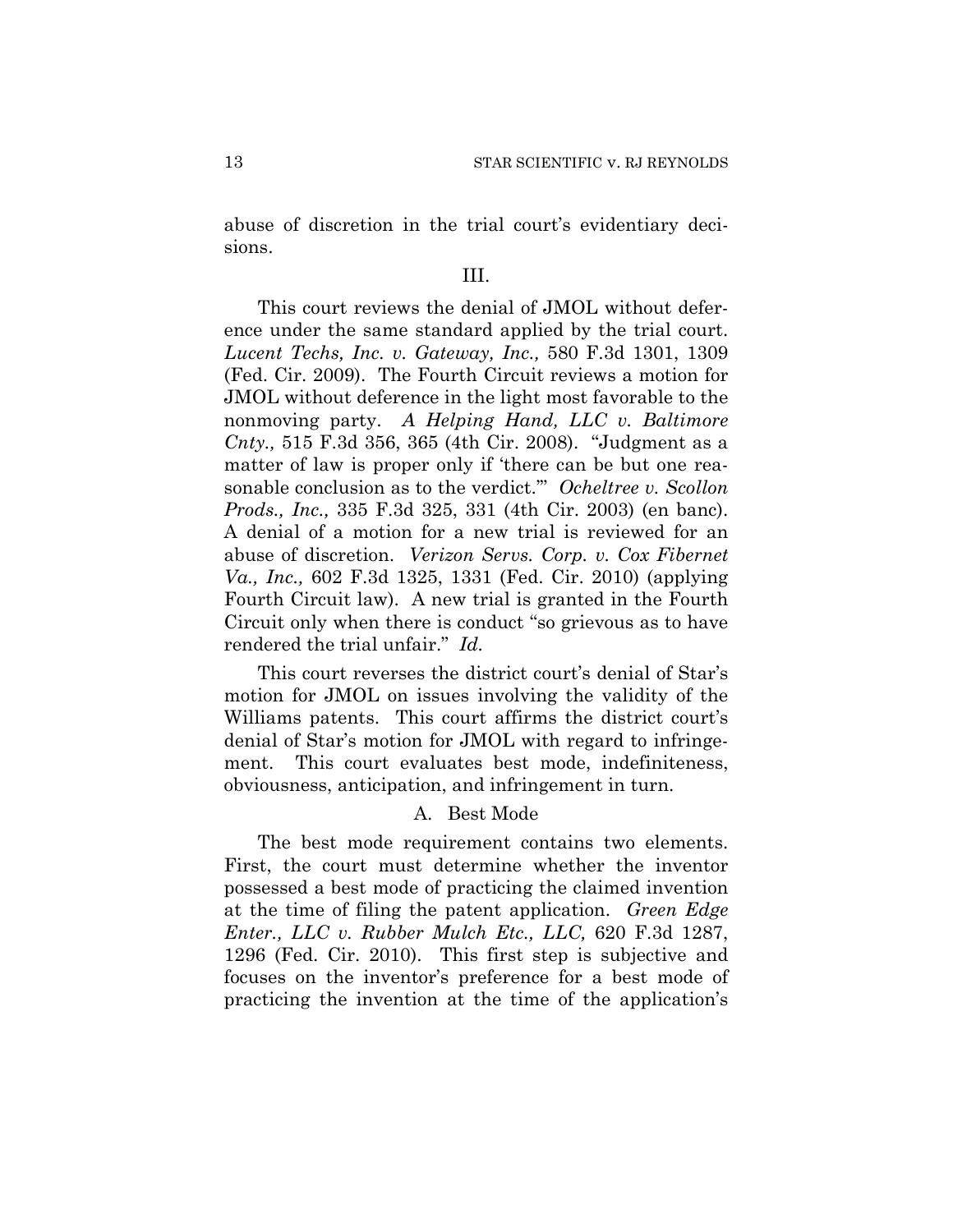filing date. *Id.* (citing *N. Telecom Ltd. v. Samsung Elecs. Co.,* 215 F.3d 1281, 1286 (Fed. Cir. 2000)). The second step is an objective inquiry to determine whether the inventor concealed from the public the best mode of practicing the invention. *Id.* (citing *Chemcast Corp. v. Arco Indus. Corp.*, 913 F.2d 923, 928 (Fed. Cir. 1990)).

RJR concedes that Williams had not yet contemplated a best mode as of September 15, 1998. Appellee Br. at 26. As discussed above, September 15, 1998 is the proper priority date for the asserted claims of the Williams patents. Therefore, at the time of filing, the record shows no best mode violation. Without evidence that Williams had possession of a best mode of practicing the claimed invention at the time of filing, the record cannot support invalidity under the best mode requirement. This court reverses the district court's finding that the Williams patents are invalid for failure to disclose the best mode of practicing the claimed invention.

#### B. Indefiniteness

Indefiniteness is a purely legal issue that this court reviews without deference. *Bancorp Serv., LLC v. Hartford Life Ins. Co.*, 359 F.3d 1367, 1372 (Fed. Cir. 2004). This court only finds claims "not amenable to construction" or "insolubly ambiguous" to be indefinite. *Datamize, LLC v. Plumtree Software, Inc.*, 417 F.3d 1342, 1347 (Fed. Cir. 2005) (citations omitted). Thus, a construed claim can be indefinite if the construction remains insolubly ambiguous, meaning it fails to provide sufficient clarity about the bounds of the claim to one skilled in the art. *Star I*, 537 F.3d at 1371 (citations omitted). Absolute clarity is not required to find a claim term definite. This court has held that a claim term may be definite even when discerning the meaning is a "formidable [task] and the conclusion may be one over which reasonable persons will disagree." *Source Search Tech., LLC v. Lendingtree,*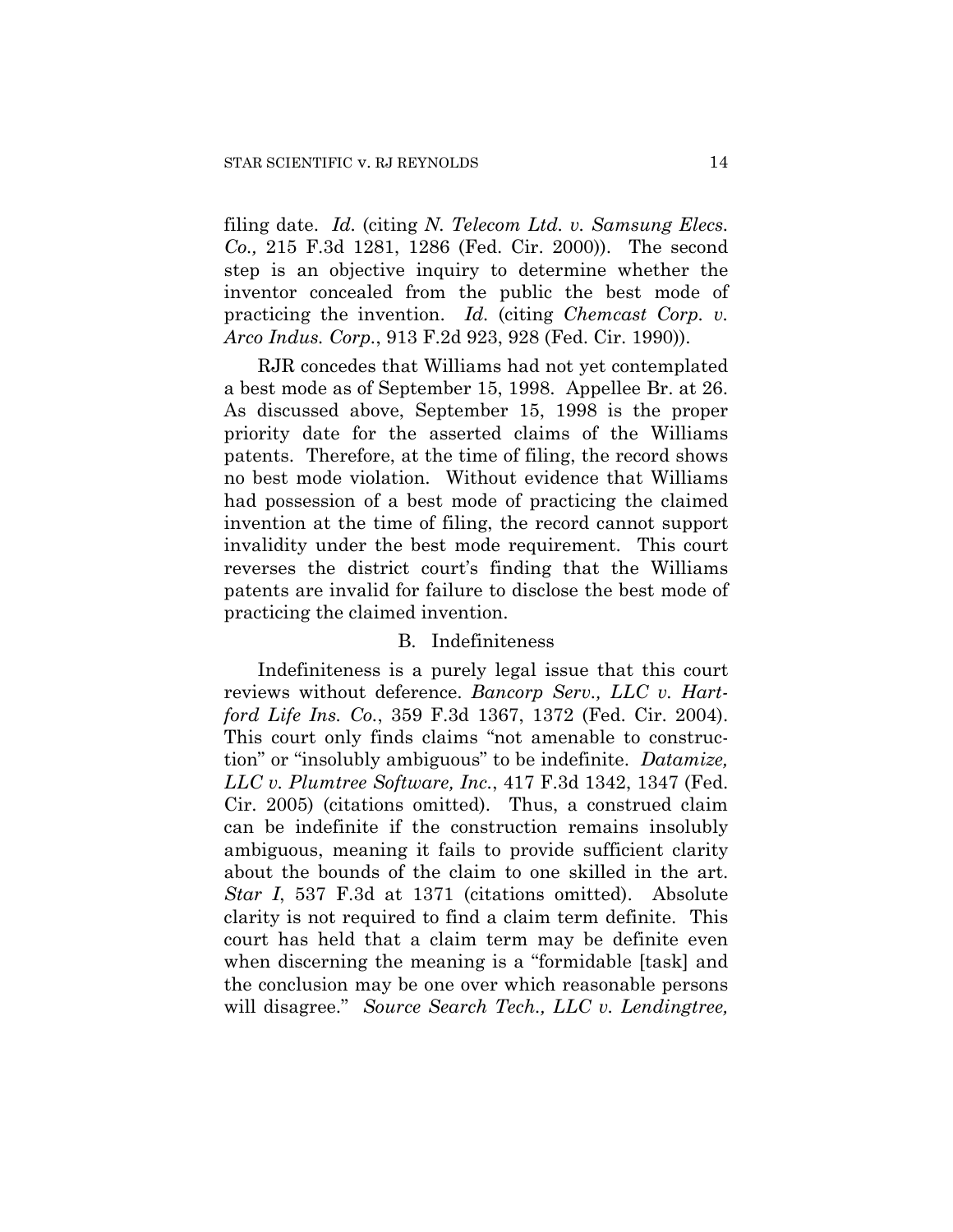*LLC,* 588 F.3d 1063, 1076 (Fed. Cir. 2009) (citing *Exxon Research & Eng'g Co. v. United States*, 265 F.3d 1371, 1375 (Fed. Cir. 2001)).

The district court construed the claim term "controlled environment" to mean "controlling one or more of humidity, temperature and airflow in the curing barn, in a manner different from conventional curing, in order to substantially prevent the formation of TSNAs." *Star Scientific, Inc. v. R.J. Reynolds Tobacco Co.*, No. 8:01-cv-01504, Dkt. No. 458, slip op. at 2 (D. Md. March 31, 2004). The parties do not contest that an ordinarily skilled artisan knows the meaning of the term "controlled environment," but they dispute whether a person of ordinary skill would know how to establish a controlled environment to perform the claimed method. Here, indefiniteness requires a showing that a person of ordinary skill would find "controlled environment" to be insolubly ambiguous.

From that perspective, this record does not present reasonable grounds for showing that "controlled environment" is indefinite. The jury's verdict assumes that a person of skill in the art would not recognize a "controlled environment" because the Williams patents do not give exact numbers measuring humidity, temperature, and airflow in a conventional curing barn. However, the record repeatedly shows that a person of skill in the art of tobacco curing would possess adequate understanding to manipulate these variables to create a controlled environment. Indeed, because conventional curing varies depending on the conditions for each cure, specific numerical values are not needed for one skilled in the art to implement conventional curing. As described in the '649 patent:

[T]he practice of tobacco curing is more of an art than a science, because curing conditions during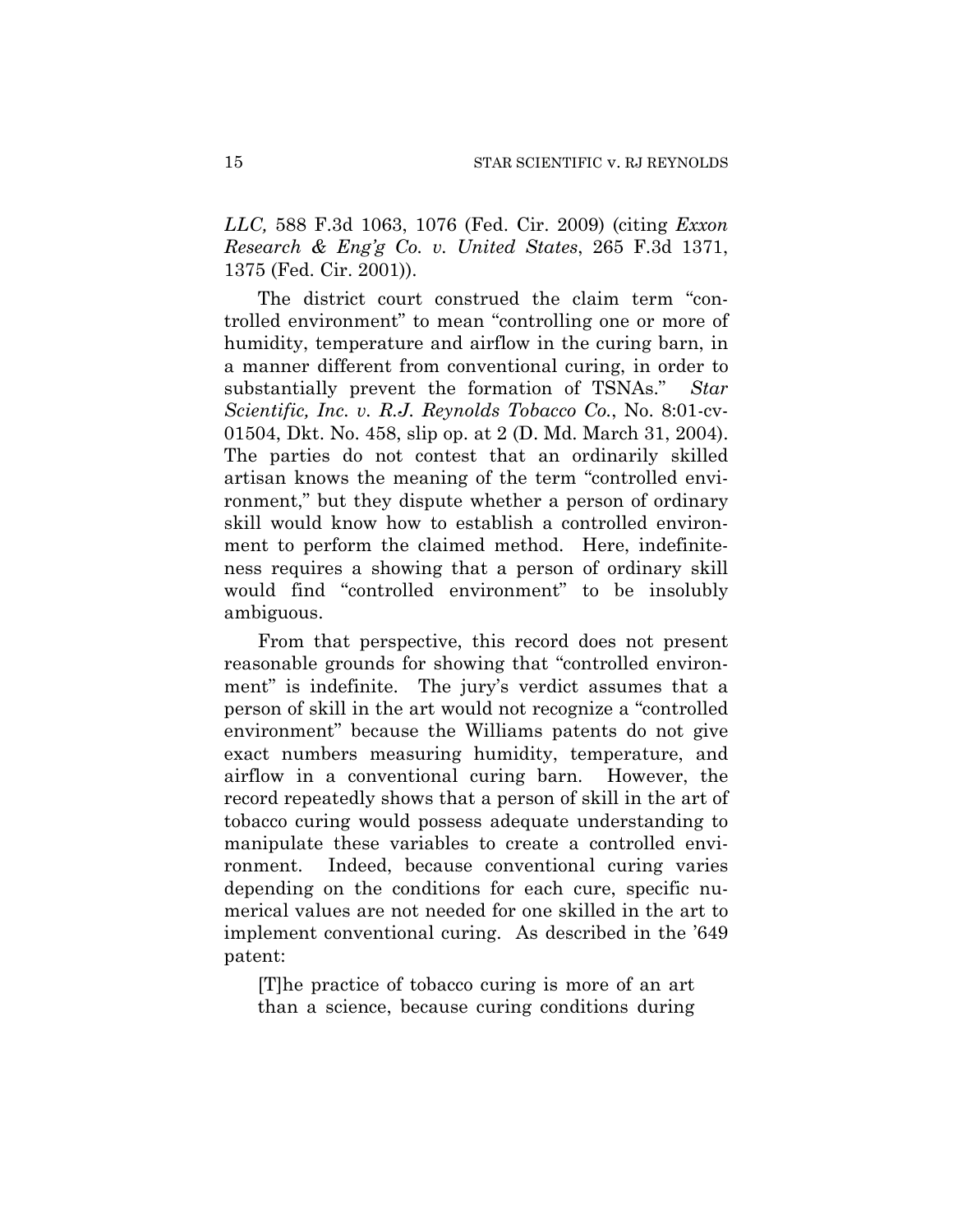any given cure must be adjusted to take into account such factors as varietal differences, differences in leaves harvested from various stalk positions, differences among curing barns in terms of where they are used, and environmental variations

'649 patent col.6 ll.35-41. The '649 patent further explains that "the controlled conditions described herein [are] according to conventional methods commonly and commercially used in the U.S." *Id.* col.6 ll.16-18. The later-filed Peele patent, assigned to RJR, confirms that:

[V]arieties of Virginia tobacco that can be grown and cured in accordance with [the Peele method] will be readily apparent to those skilled in the art of tobacco growing, harvesting, and processing, and tobacco manufacture. The manner of which Virginia tobacco is grown, harvested, and processed is well known.

'134 patent col.4 ll.3-8. Moreover, the record demonstrates that tobacco curing variables are well known in the tobacco industry. In that context, the term "controlled environment" falls well within the bounds of ordinary skill in the art. Thus, this term is not insolubly ambiguous and is not indefinite.

#### C. Obviousness

Under 35 U.S.C. § 103(a), a patent is invalid "if the differences between the [claimed] subject matter . . . and the prior art are such that the subject matter as a whole would have been obvious at the time the invention was made to a person having ordinary skill in the art to which said subject matter pertains." Obviousness is a determination of law based on underlying determinations of fact. *Geo M. Martin Co. v. Alliance Mach. Sys. Int'l*, 618 F.3d 1294, 1300 (Fed. Cir. 2010). These factual determinations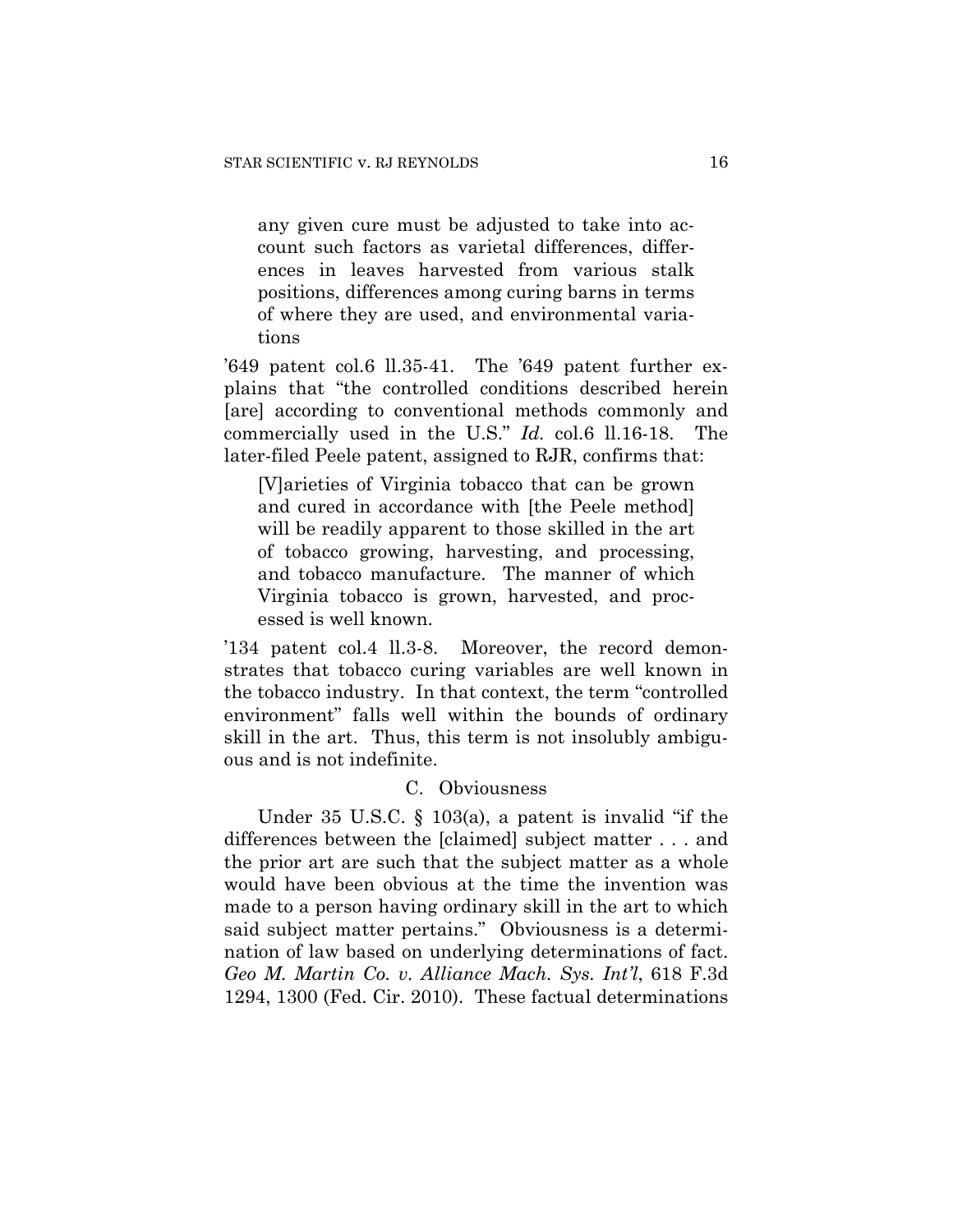include the scope and content of the prior art, the level of ordinary skill in the art, the differences between the claimed invention and the prior art, and secondary considerations of nonobviousness. *KSR Int'l Co. v. Teleflex, Inc.,* 550 U.S. 398, 406 (2007) (citing *Graham v. John Deere Co*., 383 U.S. 1, 17-18 (1966)).

Whether prior art invalidates a patent claim as obvious is determined from the perspective of one of ordinary skill in the art. *Id.* at 420 ("The question is not whether the combination was obvious to the patentee but whether the combination was obvious to a person with ordinary skill in the art."). Through the lens of one of ordinary skill in the art, even when all claim limitations are found in prior art references, the fact-finder must not only determine what the prior art teaches, but whether prior art teaches away from the claimed invention and whether there is a motivation to combine teachings from separate references. *See Dystar Textilfarben GMBH & Co. Deutschland KG v. C.H. Patrick Co.,* 464 F.3d 1356, 1360 (Fed. Cir. 2006) (citing *In re Fulton*, 391 F.3d 1195, 1199- 1200 (Fed. Cir. 2004)). Ultimately, obviousness requires careful judgment and analysis in light of technical facts. *KSR,* 383 U.S. at 419; *see also Motorola, Inc. v. Interdigital Tech. Corp.,* 121 F.3d 1461, 1472 (Fed. Cir. 1997) ("[T]here is no requirement that the prior art contain an express suggestion to combine known elements to achieve the claimed invention. Rather, the suggestion to combine may come from the prior art, as filtered through the knowledge of one skilled in the art.").

Importantly, the great challenge of the obviousness judgment is proceeding without any hint of hindsight. *See ATD Corp. v. Lydall, Inc.*, 159 F.3d 534, 546 (Fed. Cir. 1998) (observing that obviousness "cannot be based on the hindsight combination of components selectively culled from the prior art to fit the parameters of the patented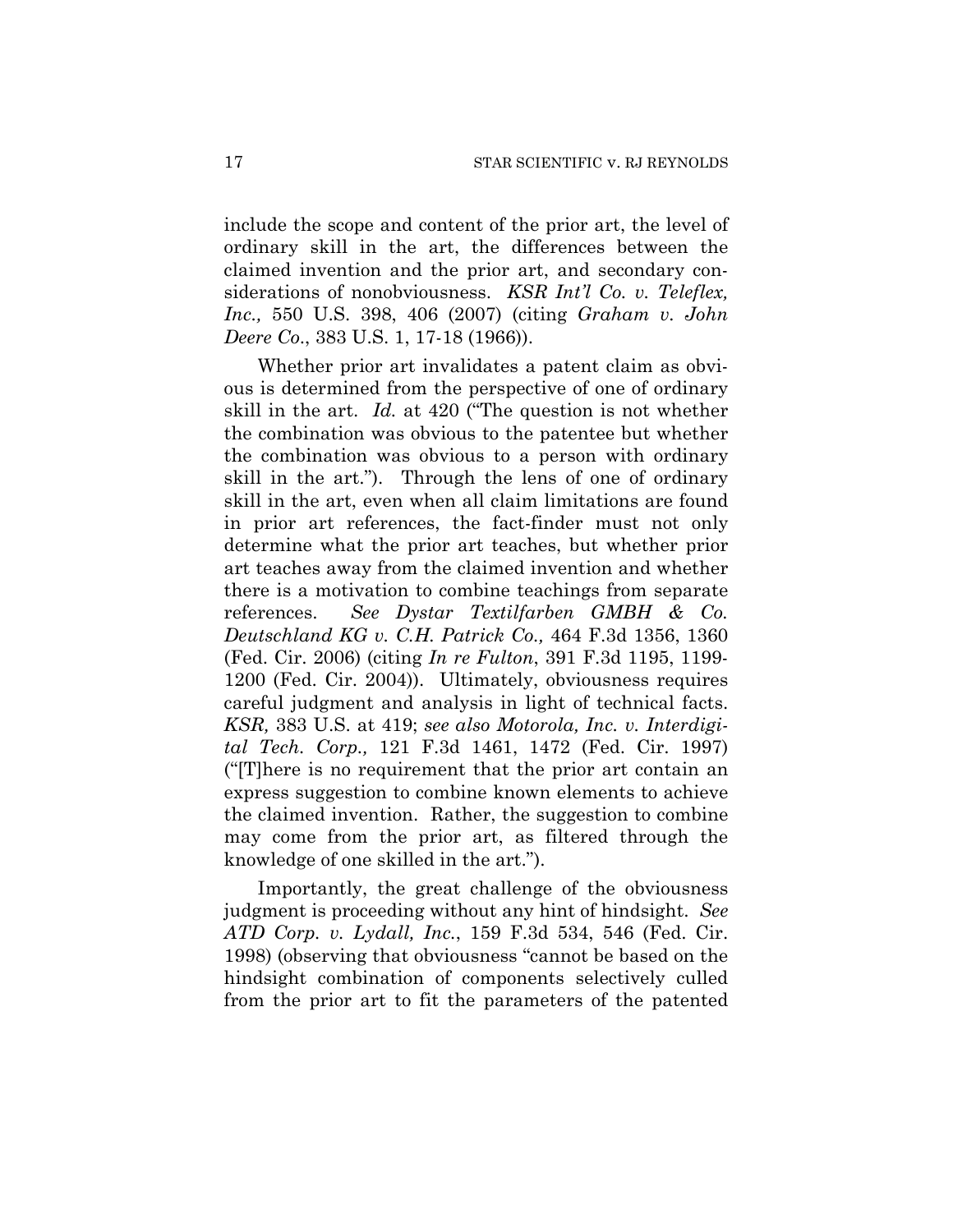invention"). Further, secondary considerations "may often be the most probative and cogent evidence [of nonobviousness] in the record." *Stratoflex, Inc. v. Aeroquip Corp.*, 713 F.2d 1530, 1538 (Fed. Cir. 1983).

Dr. Otten testified that a combination of two prior art references, Tohno and Wiernik, rendered the '649 patent obvious. Specifically, he testified that a person of ordinary skill in the art would combine Wiernik's teaching (that TSNAs form from high humidity, optimal temperature, and anoxia) with Tohno's teaching (that an increased airflow helps avoid an oxygen deficient condition) to generate the claimed curing methods.

Wiernik is a literature survey from 1995 that summarizes studies conducted over a decade that primarily "concentrate[] on the formation of tobacco-specific nitrosamines." J.A. 64530. Wiernik teaches that artisans in tobacco curing "recognized" the role of microbial mediated reduction of nitrate to nitrite and "verified" that nitrite has a key limiting role in TSNA formation. J.A. 64531. Wiernik tentatively proposes conditions that could lead to TSNA formation on curing tobacco leaves "after the end of yellowing when the leaves turn brown." *Id*. Wiernik observes that "it *seems* that microorganisms . . . have little chance to produce nitrite and TSNA." J.A. 64545 (emphasis added). However, Wiernik adds that when nutrients are made available to microorganisms through cell death, nitrite "*may*" be produced under "favourable [sic] conditions, i.e. high humidity, optimal temperature and anoxia." *Id.* (emphasis added).

Tohno is a Japanese patent application from 1978. J.A. 60769-60772. Tohno teaches a method to "shorten the curing period, prevent a fast curing action, and eliminate the drawback of [having a 'nasty odor' in a tobacco product]." J.A. 60772. Tohno teaches a method involving manipulation of air flow, humidity, and temperature to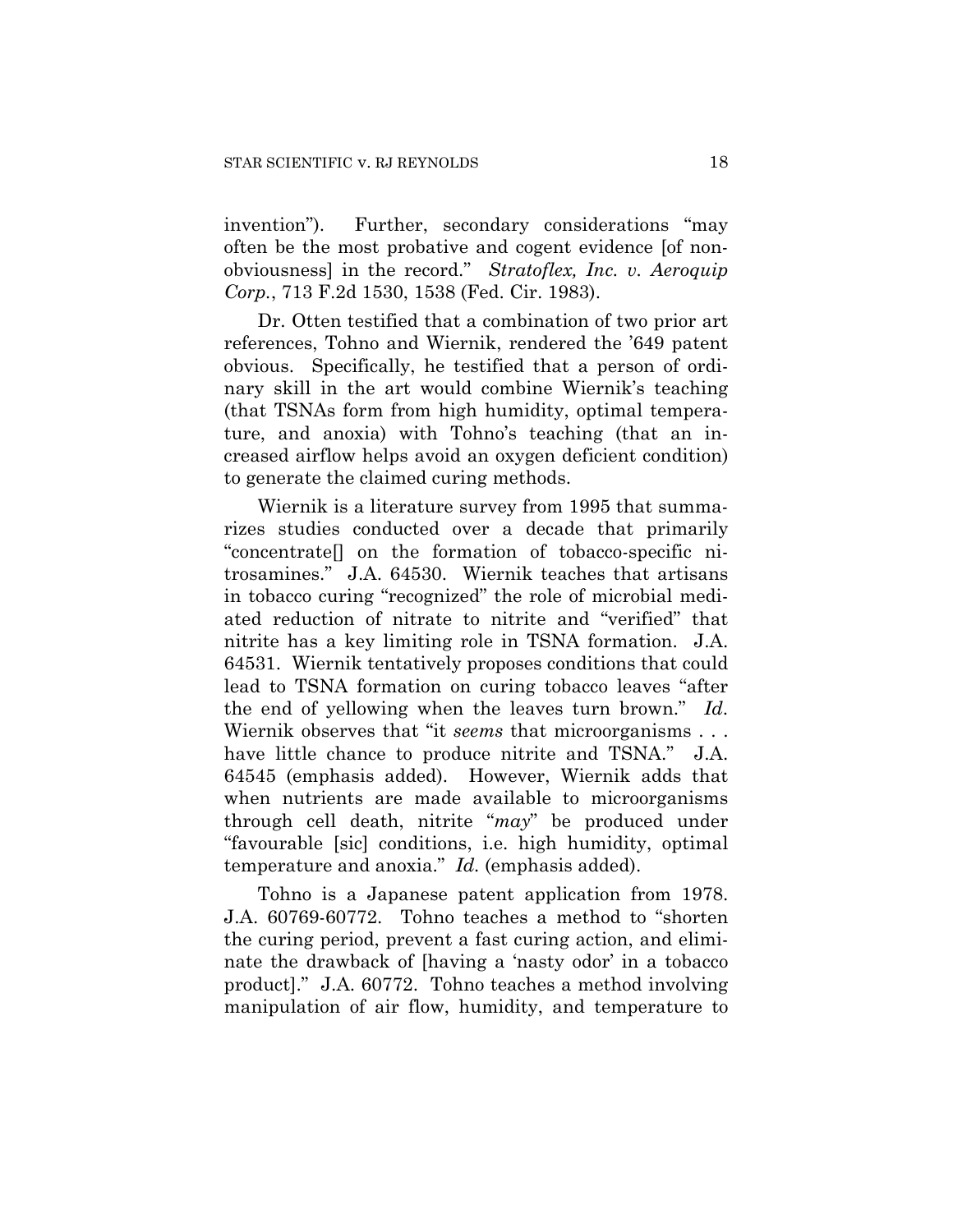"achiev[e] short-term curing." *Id*. Tohno touts its prescribed environment as "promoting the browning action" that leads to accelerated curing. *Id*. Tohno does not mention TSNAs and does not associate its increased air flow with TSNA formation or cell death.

Even if the record showed some motivation or suggestion to combine these references, the combination of Tohno and Wiernik would still not present a clear and convincing instance of obviousness. Tohno describes an alternative quick bulk curing method with increased air flow that ameliorates abnormal "smoking properties," J.A. 60770, including a "nasty odor," J.A. 60771, observed in tobacco cured by standard bulk curing techniques. Tohno generally attributes the bad odor caused by other techniques to an abundance of "unnecessary gases" and claims a method to exclude those "unnecessary gases" to "promot[e] the activation of the enzyme contained in the tobacco leaves, thus achieving a short-term curing." J.A. 60771-72. Tohno does not mention TSNAs and does not provide a link between the oxygen levels (inherent in increasing air flow) and precursor tobacco alkaloids or the activation or inhibition of nitrate reductase—both critical targets of the Williams patents.

Wiernik's general teachings also produce little to render the Williams patents obvious. Wiernik speculates that microorganisms are influenced by environmental factors during the end of yellowing or the beginning of the browning stage of curing to potentially facilitate the production of TSNAs. Wiernik's speculative and tentative disclosure of what "might" or "may" lead to nitrite and TSNA production does not sufficiently direct or instruct one of skill in this art. *See Abbott Labs. v. Andrx Pharm., Inc.*, 452 F.3d 1331, 1336 (Fed. Cir. 2006) (stating that a person of ordinary skill possesses the "understandings and knowledge reflected in the prior art").Further, as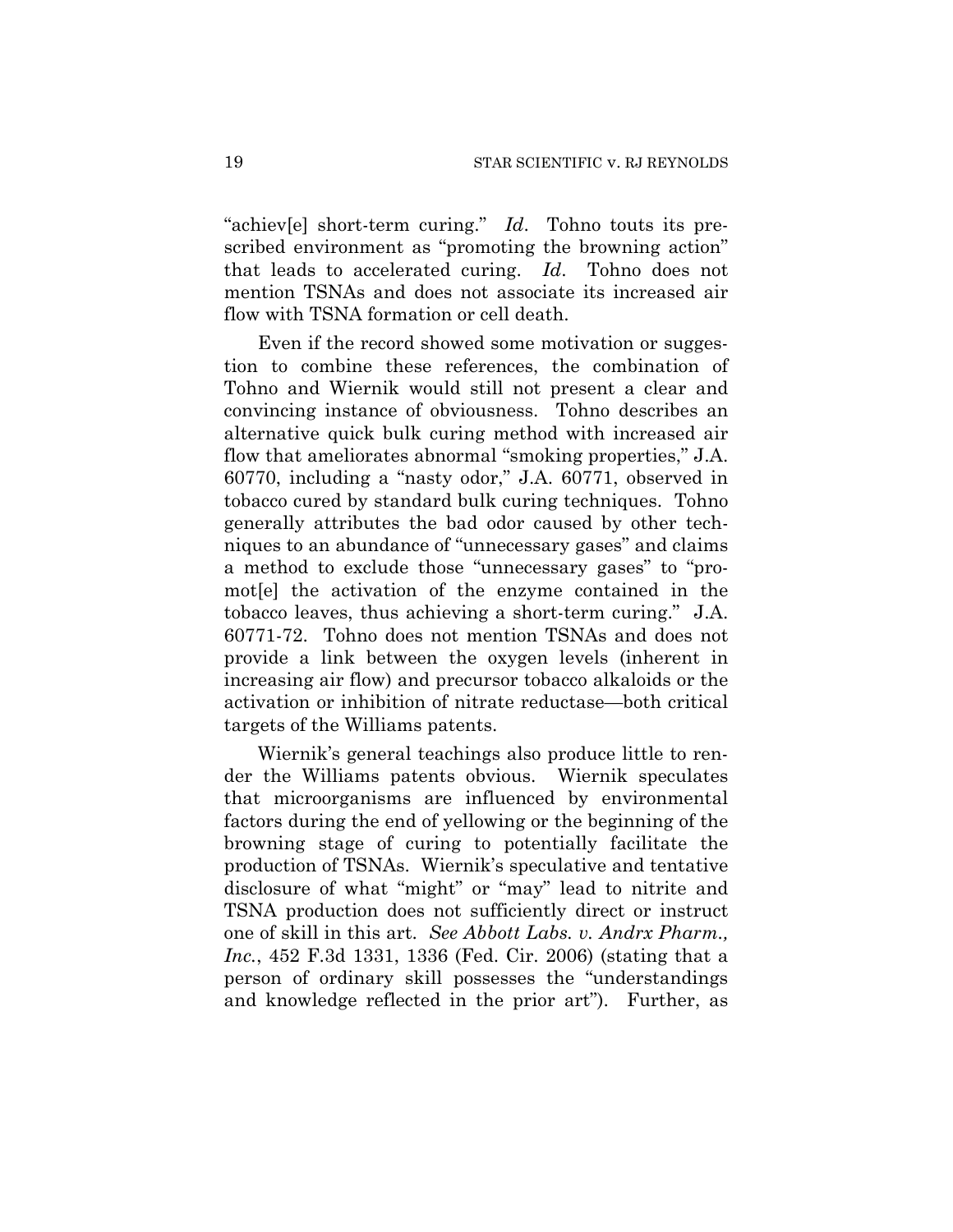noted before, the record contains no evidence suggesting a motivation to combine an article on remedying a foul odor in tobacco with a summary of studies about TSNA formation. In sum, this record shows no clear and convincing evidence of a prima facie case of obviousness.

Both Wiernik and Tohno fail to teach the claim limitation of curing with "air free of combustion gases." '649 patent col.20 ll.27-28. Tohno nowhere discusses expelling gases from the curing chamber. Instead, Tohno describes a method of establishing "sufficient ventilation" to "supply  $O_2$ " in order to "shorten the curing period, prevent a fast curing action, and eliminate the drawback of smoking property." J.A. 60771-72. Wiernik also fails to teach the need to eliminate combustion gases and therefore lacks any disclosure for "air free of combustion exhaust gases." Instead, Wiernik concludes "the intricate and complex mechanisms of [curing] are not fully understood[,] [a] deeper insight into these reactions would enable an optimization of the curing procedure." J.A. 64565.

Moreover, the record contains many secondary considerations that support nonobviousness. The record shows a substantial need in the industry for curing methods that minimized or eliminated the formation of TSNAs. The record also contains numerous scientific articles counseling that eliminating or minimizing carcinogens in tobacco has been a long-felt industry need. To that end, the record showed decades of unsuccessful attempts at reducing TSNA levels to the extent achieved by the Williams patents. *See* J.A. 45521-23 (testimony that RJR had a "Nitrosamine taskforce" from around 1990 until about 1995 with a mission to "understand nitrosamines and apply that understanding for a competitive advantage"). The record also evinced unexpected results that met a long felt industry need. For example, at trial, Williams testified that after presenting his low-TSNA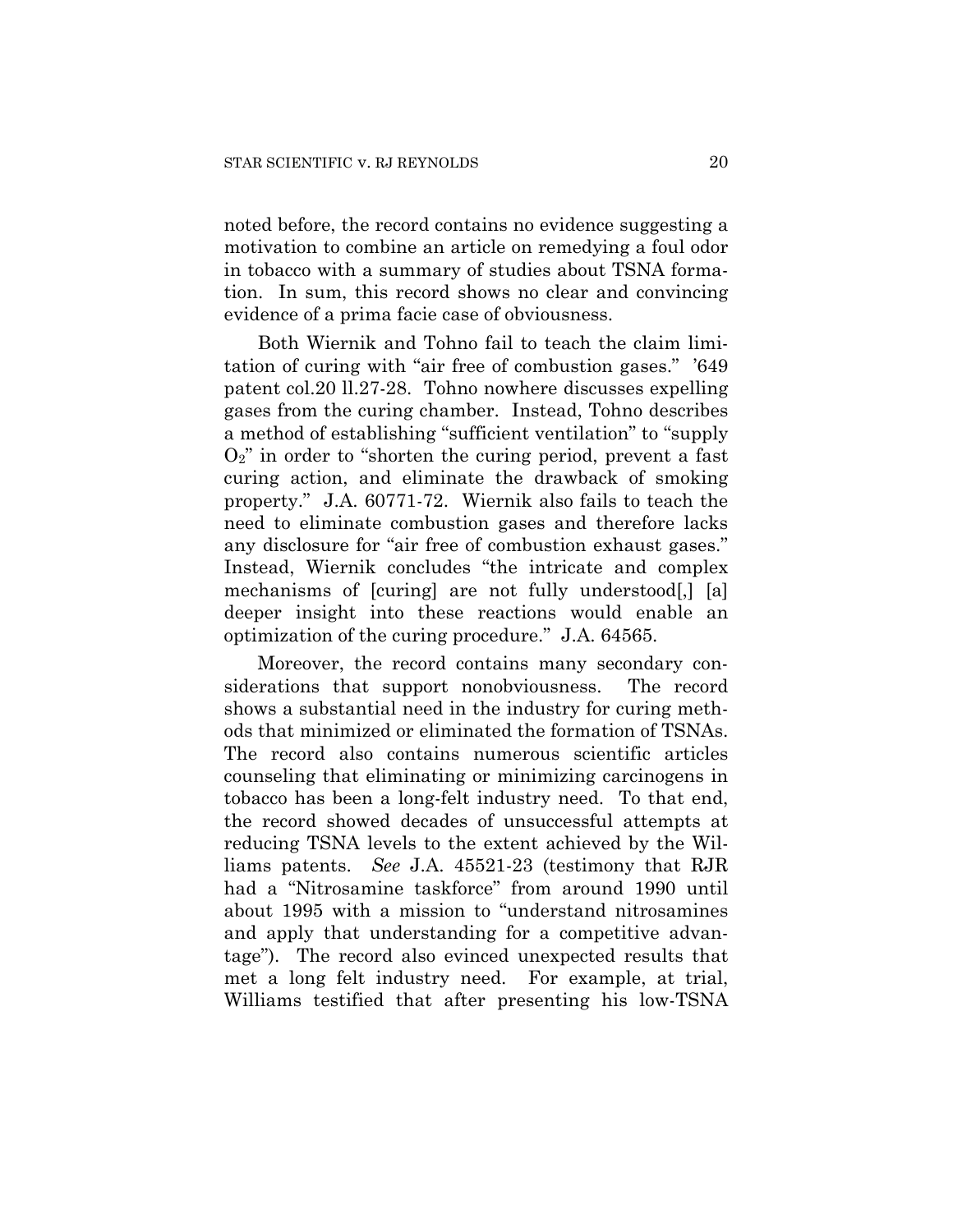tobacco products at an industry conference "everyone wanted to get acquainted," including "all of the major tobacco companies." J.A. 45326. Finally, as evidenced by Brown & Williamson's licenses, which cost millions of dollars, Williams' invention had achieved considerable market acceptance and commercial success.

## D. Anticipation

The jury verdict did not identify which prior art reference supplied clear and convincing evidence to anticipate the Williams patents. J.A. 33. Because Dr. Otten testified that three pieces of prior art anticipated the Williams patents, this court considers those prior art references: the Peele method and the alleged public uses at Spindletop and Brown. J.A. 60664.

Under 35 U.S.C. § 102(b), a patent may not issue if the claimed invention was in public use in this country more than one year before the patent's critical date. *See, e.g., Orion IP, LLC v. Hyundai Motor Am.*, 605 F.3d 967, 974 (Fed. Cir. 2010). Here, as discussed above, the effective filing date is September 15, 1998. Because the record shows that the Peele method was not used more than one year before the effective filing date, this reference does not qualify as anticipatory prior art. Because no reasonable jury could find by clear and convincing evidence that either the Spindletop or Brown farms were anticipatory public uses, this court reverses the district court's denial of Star's motion for JMOL for anticipation on the basis of Peele.

A public use under Section 102(b) includes any public use of the claimed invention by a person other than the inventor who is "under no limitation, restriction, or obligation of secrecy to the inventor." *Clock Spring, L.P. v. Wrapmaster, Inc.,* 560 F.3d 1317, 1325 (Fed. Cir. 2009) (quoting *Adenta GmbH v. OrthoArm, Inc.,* 501 F.3d 1364,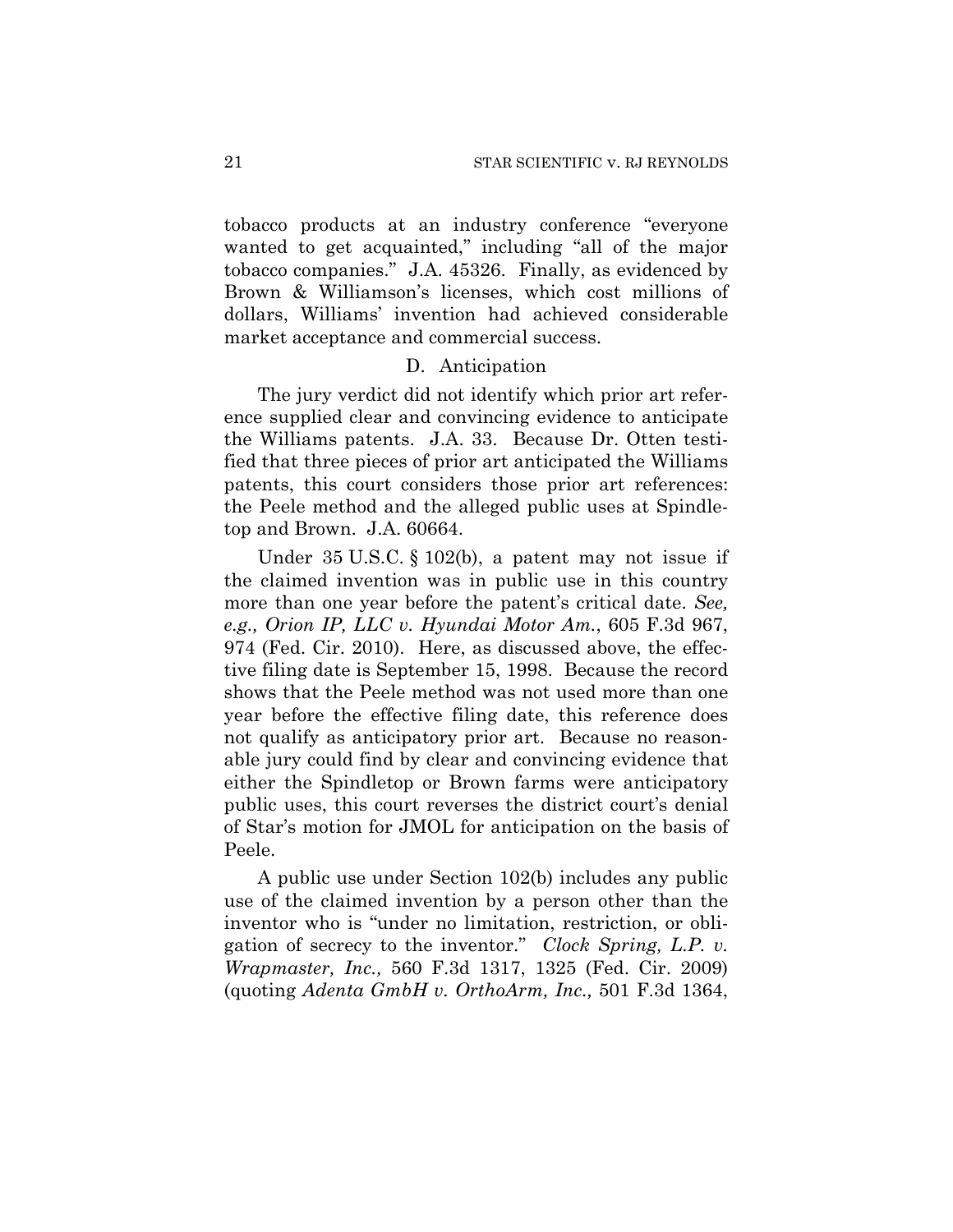1371 (Fed. Cir. 2007)). An anticipatory public use under § 102(b) must exhibit all of the claim limitations. *Id.* at 1325. In this case, the record does not show at any point that the methods used at Spindletop included the limitation that "uncured" tobacco was placed in a controlled environment. *See* '649 patent col.20 l.23.

Dr. Otten testified that the method used at Spindletop included transferring stalks that had spent at least five days in "air curing barns" into the controlled environment of a rapid drying chamber. J.A. 46551-52. RJR's opposition to Star's motion for JMOL clarifies that "[o]n the sixth day, *after the end of yellowing*, the tobacco was removed from *the barn* and quick-dried[.]" J.A. 44679 (emphases added). Spindletop does not qualify as an anticipatory prior public use because the tobacco cured in Spindletop's controlled environment was not uncured, as required by the Williams patents.

A jury could not reasonably find by clear and convincing evidence that Brown's method of curing met the claim limitation "substantially prevent the formation of . . . at least one nitrosamine," '649 patent col.20 ll.24-25, more than a year before the Williams patents' September 15, 1998 priority date. The district court construed "substantially prevent the formation of . . . at least one nitrosamine" to mean "the level of at least one of the nitrosamines falls within the following ranges: less than about  $0.05 \mu$ g/g [0.05 ppm] for NNN, less than about  $0.10$  $\mu$ g/g [0.10 ppm] for NAT plus NAB, and less than about  $0.05 \mu$ g/g  $[0.05 \text{ ppm}]$  for NNK." J.A. 13053. Because by 2002 Mr. Brown had retrofitted his barns in accordance with the Peele method, RJR's proffered TSNA data was divided between pre-retrofit data collected in 1996 and1998 and post-retrofit data collected in 2002. *See* J.A. 64018. RJR's data from the 1996 and 1998 pre-retrofit barns does not provide under any reasonable interpreta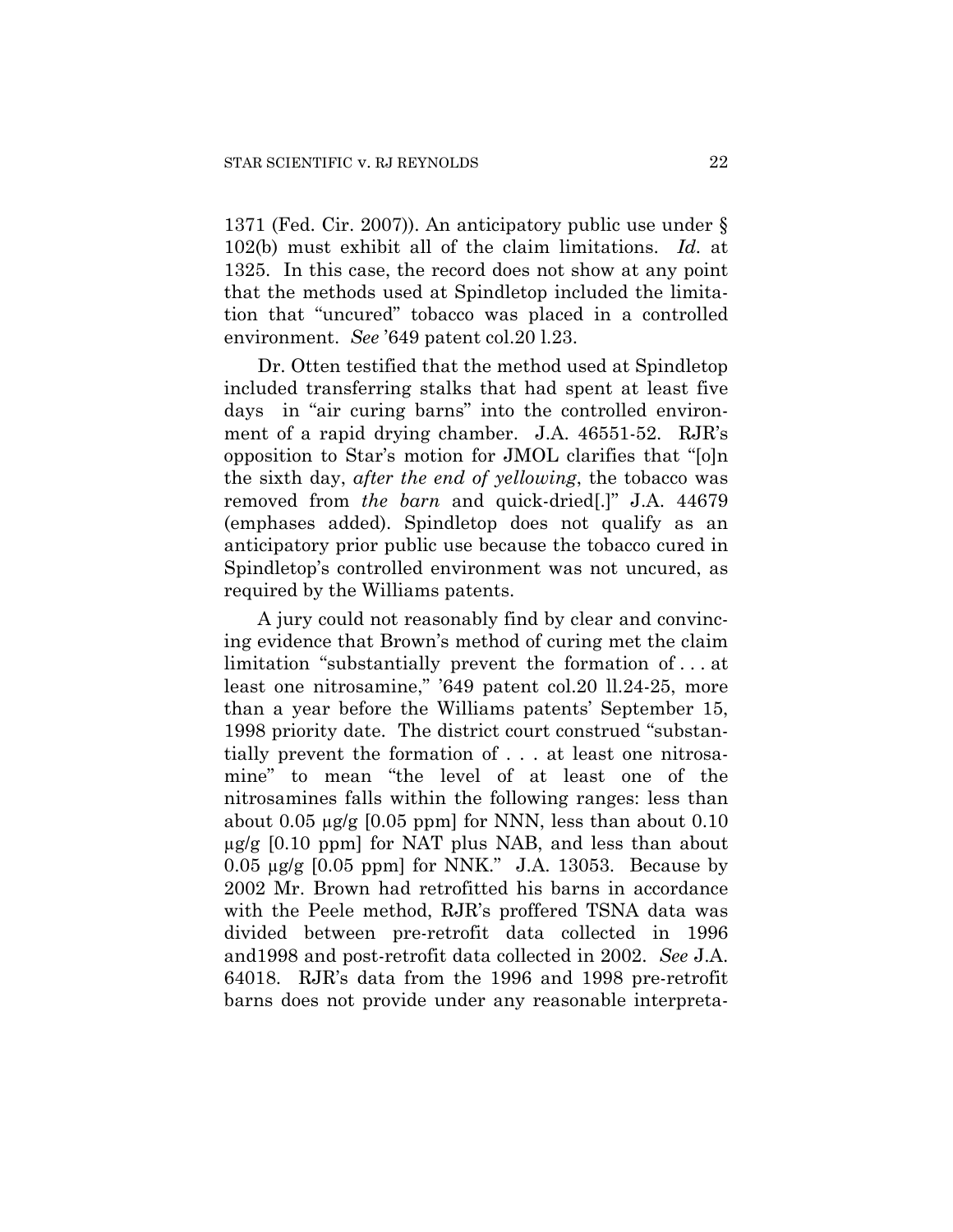tion clear and convincing evidence that this claim limitation was met. *See*, *e.g.*, J.A. 60670.

One sample from Brown's 1996 crop and seventeen samples from Brown's 1998 crop and were tested for each of the four TSNAs, resulting in sixty-eight individual readings for 1998. J.A. 64009. Thirty-four of the sixtyeight 1998 tests came back with a 0.00 reading, *id.*, which was only explained by RJR as being "below the detection limit" of the test. J.A. 46556, 3438:10-11. The lone 1996 test returned with "ND" or non-detectable readings for each TSNA. J.A. 60670.

Dr. Otten testified that the detection limit was 0.15 ppm. J.A. 46555-56. No reasonable juror could conclude that a series of tests from 1998, less than a year prior to the patents' priority date, let alone one test from 1996, with readings of "ND" or "0.00" can serve as clear and convincing evidence that Brown's curing techniques anticipate the Williams patents, which require TSNA levels below 0.05 ppm or 0.10 ppm, where a "0.00" or "ND" result only provides that the concentration of TSNAs is below the 0.15 ppm detection threshold. Accordingly, this court finds that no reasonable juror could find the Williams patents anticipated.

#### E. Infringement

The jury returned a special verdict finding that Star did not show infringement of the Williams patents by a preponderance of the evidence. The district court denied Star's motions for JMOL and, in the alternative, a new trial.

To prove infringement, a plaintiff must prove the presence of each and every claim element or its equivalent in the accused method or device. *Uniloc USA, Inc. v. Microsoft Corp.*, 632 F.3d 1292, 1301 (Fed. Cir. 2011). Infringement is a question of fact reviewed for substantial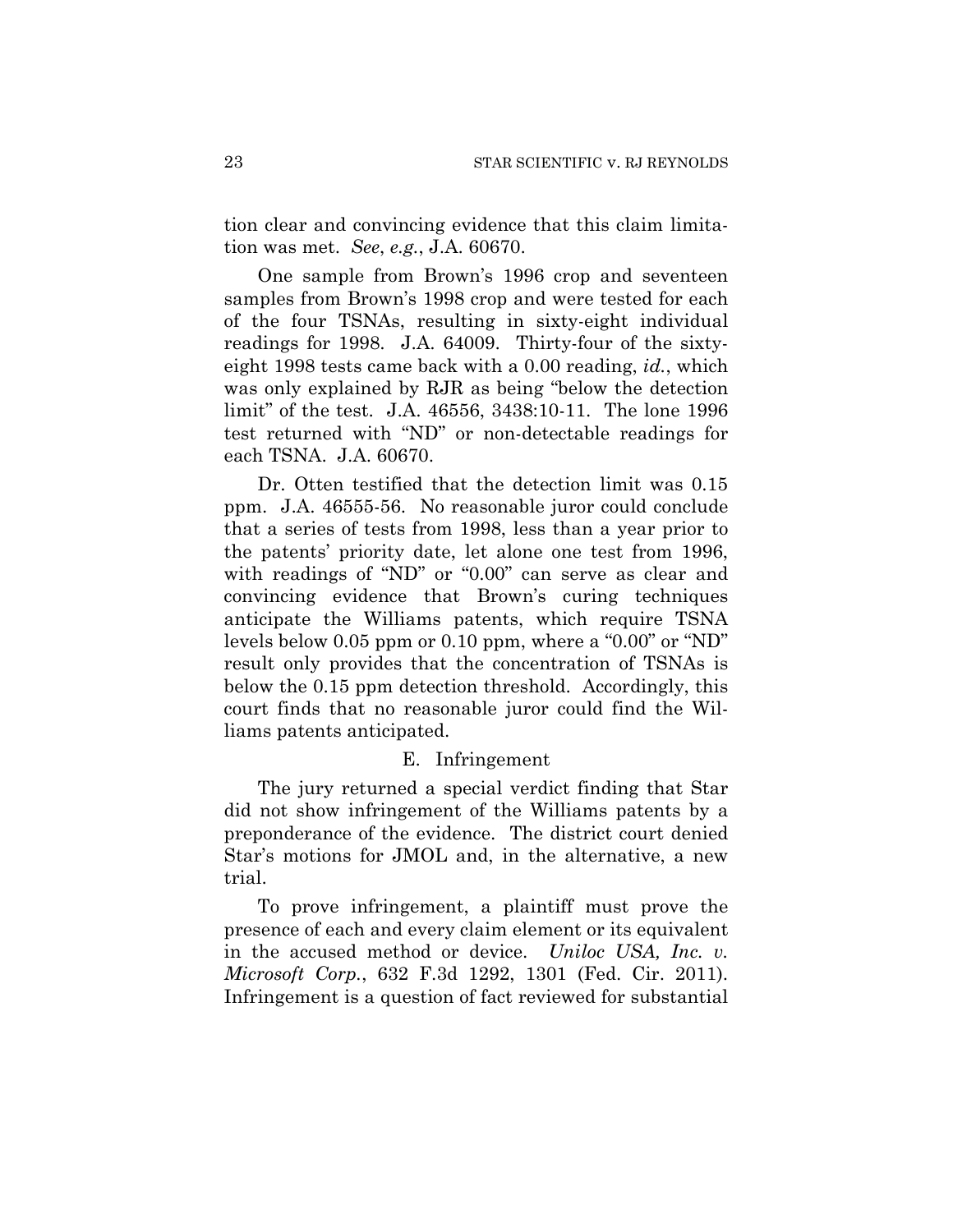evidence. *Id.* (citing *Finisar Corp. v. DirecTV Group, Inc.,* 523 F.3d 1323, 1332 (Fed. Cir. 2008)).

Star's expert testimony was dispositive in this case. The record shows that Star presented Dr. Lee as its "primary evidence of infringement[.]" J.A. 36951. In fact, upon the court's threat to conditionally limit or exclude Dr. Lee's testimony, Star conceded that "for all practical cases" there would be no case of infringement. J.A. 36950. Indeed, the district court remarked that the jury "as it most certainly should have, rejected Dr. Lee's opinion altogether." J.A. 52. In fact, the district court indicated that, had the jury not discredited Dr. Lee, the court "would now exclude Dr. Lee's testimony as not meeting the *Daubert* standard." *Id*.

Dr. Otten testified that farmers curing tobacco for RJR did not infringe the Williams patents. Included in his testimony were test results from 200 barns of 57 farmers growing tobacco used by RJR. J.A. 45779, 45868- 69. The jury heard Dr. Otten testify that the famers had not substantially prevented anaerobic conditions and Dr. Otten showed them that TSNA levels measured from the farmers' barns were above the levels claimed in the Williams patents. J.A. 46328-29.

The jury is entitled to credit or discredit testimony before it. In this situation, where expert testimony was needed to establish infringement, it was not unreasonable for the jury to discredit the testimony of Star's expert and find that the Williams patents were not infringed. *See Verizon*, 602 F.3d at 1341 (denying motion for JMOL when jury found noninfringement after weighing conflicting expert testimony); *see also Kinetic Concepts, Inc. v. Blue Sky Med. Group, Inc.,* 554 F.3d 1010, 1024 (Fed. Cir. 2009) (finding that a jury can accept the testimony it finds most persuasive). In light of Star's heavy reliance on Dr.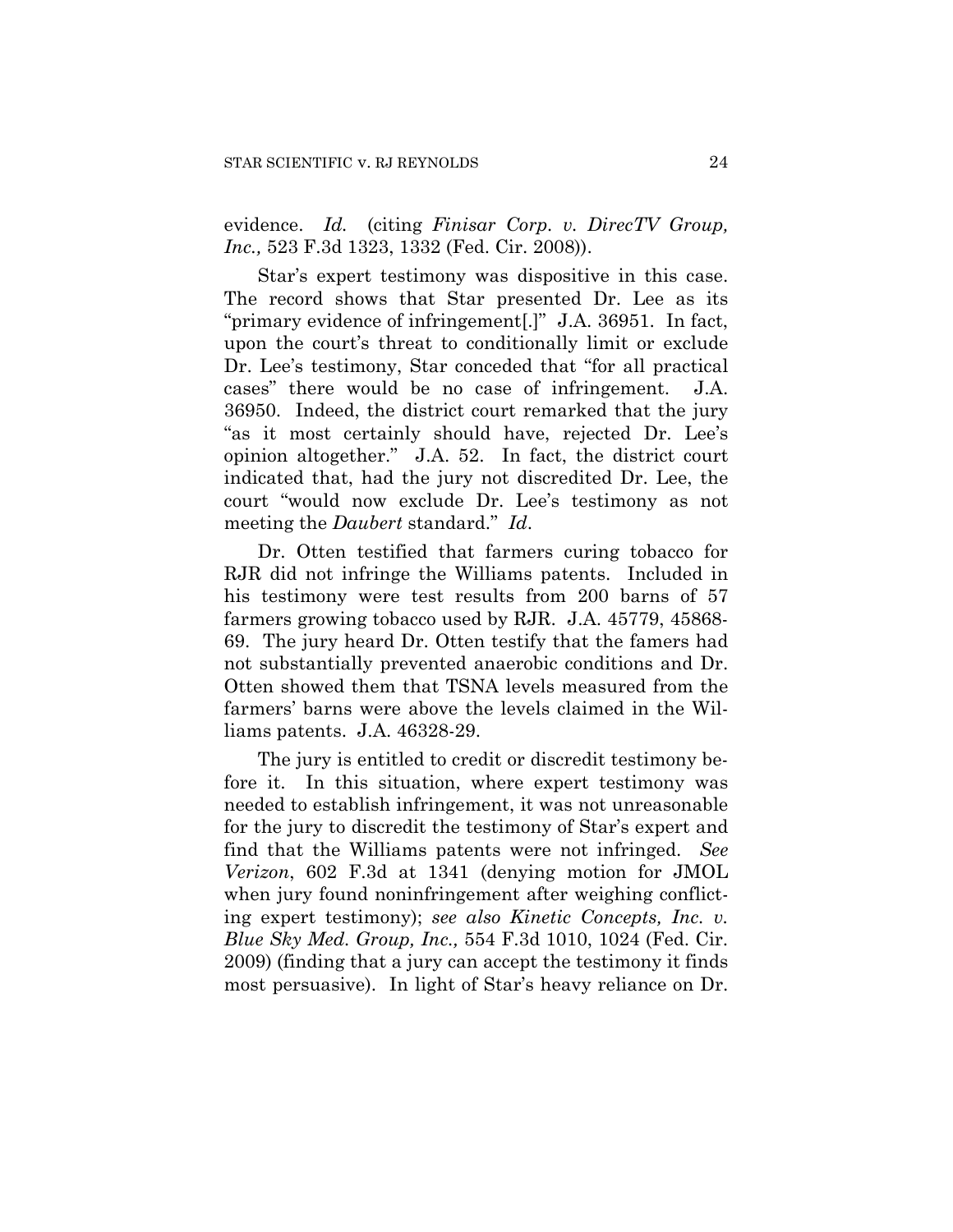Lee's testimony, this court affirms the district court's denial of Star's motion for JMOL.[1](#page-24-0)

Star advances several arguments for a new trial. However, Star's arguments need not be addressed because this court's grant of JMOL of validity moots any alleged errors pertaining to validity. This court notes that correction of any alleged error would not have changed the result in this case because there was substantial untainted evidence before the jury to support a verdict of non-infringement. *See Verizon*, 602 F.3d at 1342 ("We may affirm the jury's findings on infringement if substantial evidence in the record appears in the record supporting the jury's verdict and if correction of alleged errors would not have changed the result given the evidence presented."(citations omitted)). It was not an abuse of discretion for the district court to deny Star's motion for a new trial.

## IV.

Accordingly, this court affirms the district court's denial of JMOL on noninfringement and reverses the district court's denial of JMOL on invalidity.

#### **AFFIRMED-IN-PART AND REVERSED-IN-PART**

Each party shall bear its own costs.

<span id="page-24-0"></span> $\overline{a}$ 1 Because this court affirms the district court's denial of JMOL on the jury verdict of noninfringement, Star's arguments that RJR is liable for direct infringement under 35 U.S.C. § 271(g) are not addressed in this opinion.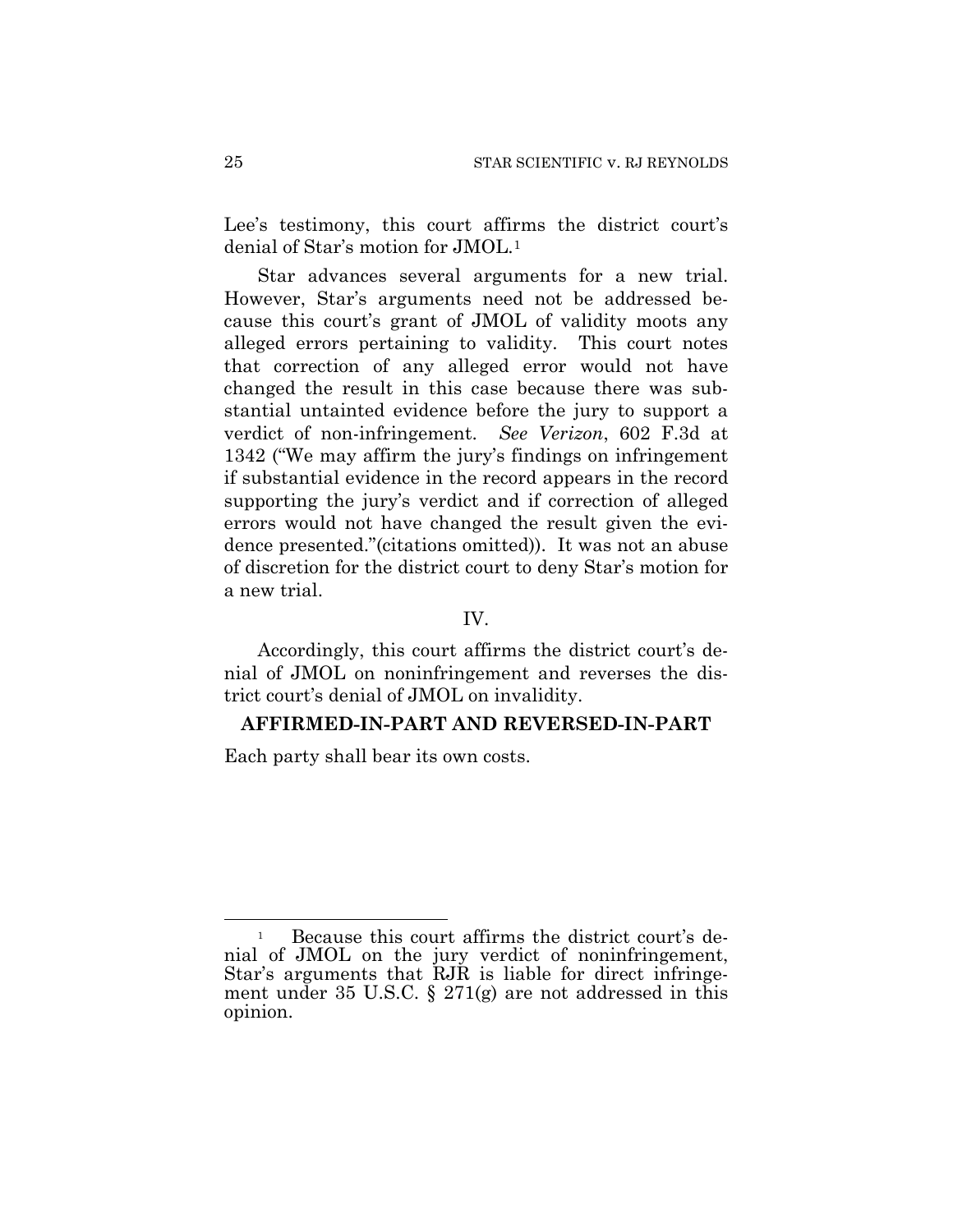# United States Court of Appeals for the Federal Circuit

**STAR SCIENTIFIC, INC.,**  *Plaintiff-Appellant,* 

**\_\_\_\_\_\_\_\_\_\_\_\_\_\_\_\_\_\_\_\_\_\_\_\_\_\_** 

**v.** 

# **R.J. REYNOLDS TOBACCO COMPANY (A NORTH CAROLINA CORPORATION) AND R.J. REYNOLDS TOBACCO COMPANY (A NEW JERSEY CORPORATION),**

*Defendants-Appellees.* 

**\_\_\_\_\_\_\_\_\_\_\_\_\_\_\_\_\_\_\_\_\_\_\_\_\_\_** 

# 2010-1183 **\_\_\_\_\_\_\_\_\_\_\_\_\_\_\_\_\_\_\_\_\_\_\_\_\_\_**

Appeal from the United States District Court for the District of Maryland in consolidated case nos. 01-CV-1504 and 02-CV-2504, Senior Judge Marvin J. Garbis.

**\_\_\_\_\_\_\_\_\_\_\_\_\_\_\_\_\_\_\_\_\_\_\_\_\_\_** 

DYK, *Circuit Judge*, concurring-in-part and dissenting-inpart.

Although I agree with the majority with respect to infringement, I would find the patents-at-issue invalid for indefiniteness, and respectfully dissent from the majority's contrary holding. Because I would hold the patents invalid for indefiniteness, I find it unnecessary to reach any of the other invalidity challenges.

The Patent Act requires that claims "particularly point[ ] out and distinctly claim[ ] the subject matter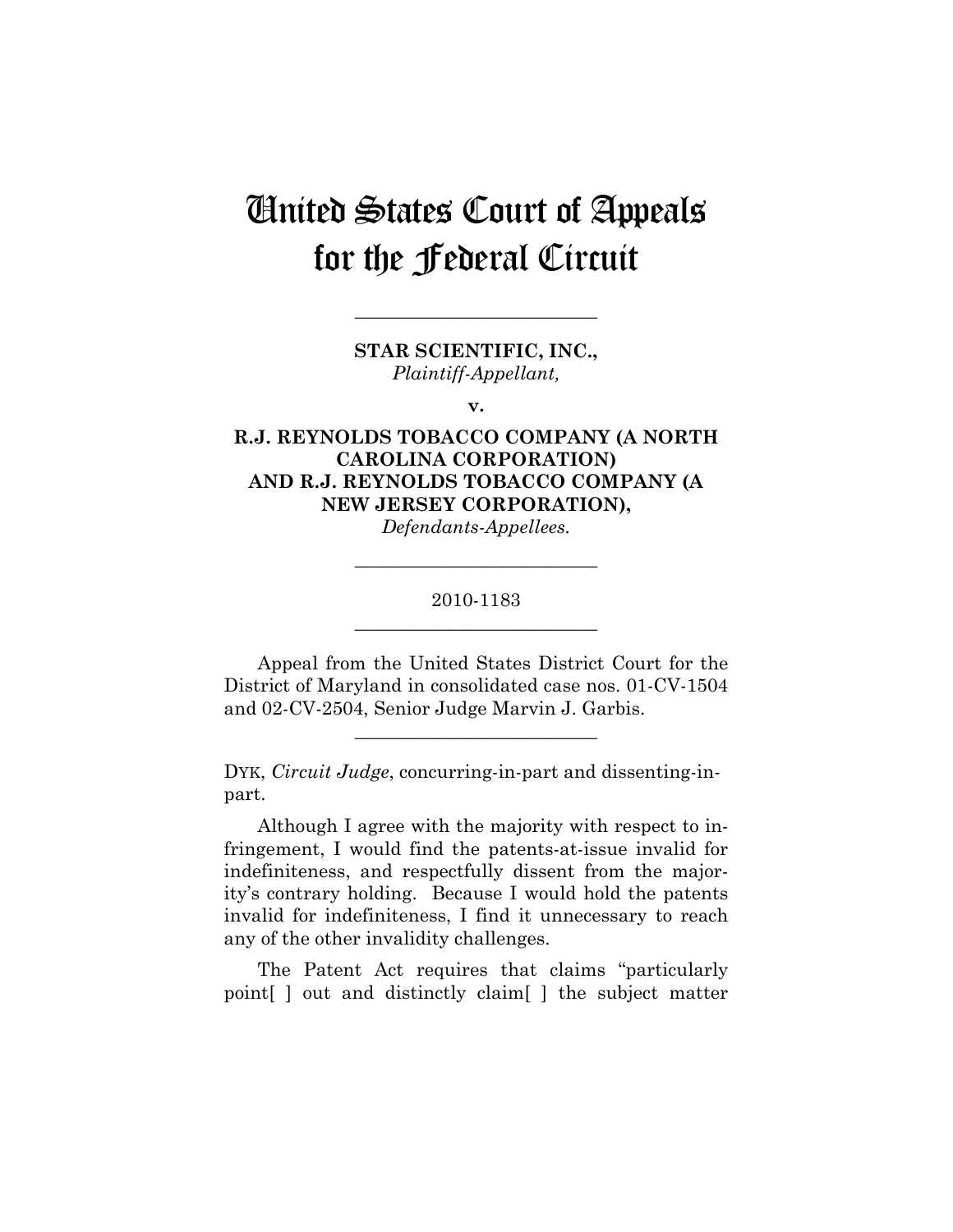which the applicant regards as his invention." 35 U.S.C. § 112. A claim term is not indefinite simply because "it poses a difficult issue of claim construction"; rather, the claims are indefinite "only if reasonable efforts at claim construction prove futile." *Exxon Research & Eng'g Co. v. United States*, 265 F.3d 1371, 1375 (Fed. Cir. 2001). In other words, "if reasonable efforts at claim construction result in a definition that does not provide sufficient particularity and clarity to inform skilled artisans of the bounds of the claim, the claim is insolubly ambiguous and invalid for indefiniteness." *Star Scientific, Inc. v. R.J. Reynolds Tobacco Co.*, 537 F.3d 1357, 1371 (citing *Halliburton Energy Servs., Inc. v. M-I LLC*, 514 F.3d 1244, 1249–51 (Fed. Cir. 2008).

Here, the district court construed the term "controlled environment" to mean "controlling one or more of humidity, temperature, and airflow in the curing barn, in a manner different from conventional curing, in order to substantially prevent the formation of TSNAs." *See Star Scientific, Inc. v. R.J. Reynolds Tobacco Co.*, No. 8:01-cv-0154-MJG, slip op. at 2 (D. Md. Mar. 31, 2004). The majority concludes that "a person of skill in the art of tobacco curing would possess adequate understanding to manipulate these variables to create a controlled environment" because "tobacco curing variables are well known to the tobacco industry." Maj. op. at 16–17.

The majority characterizes the patents as "explain[ing] that 'the controlled conditions described herein [are] according to conventional methods commonly and commercially used in the U.S.'" *Id.* at 16 (quoting '649 patent, col.6 ll.16–18). But that is the opposite of what the patents actually state. The patents state:

 In this disclosure, tobacco that has been "conventionally cured" is tobacco that has been air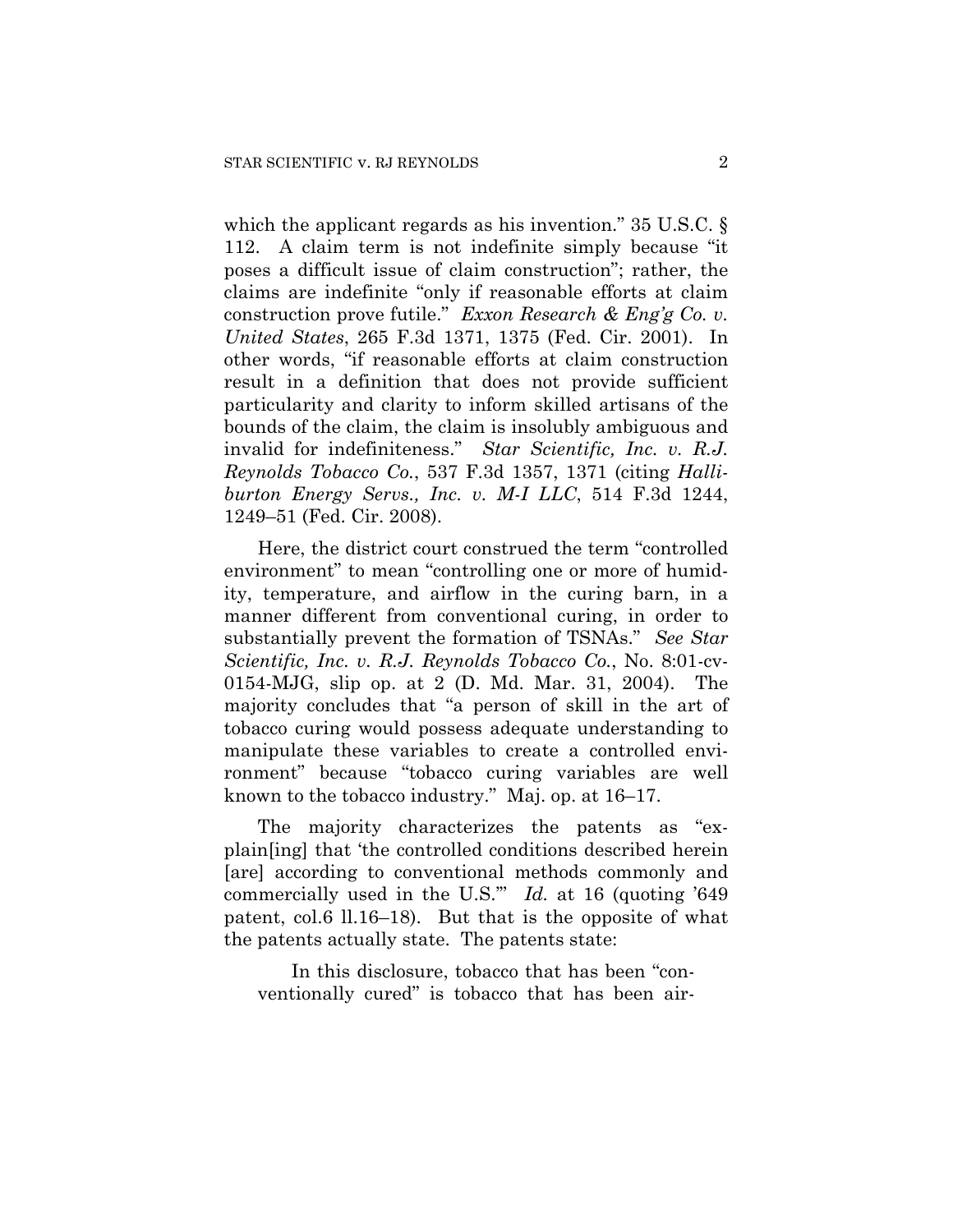cured or flue-cured, without the controlled conditions described herein, according to conventional methods commonly and commercially used in the U.S.

'649 patent, col.6 ll.14–18; '401 patent, col.6 ll.19–23. Thus, far from equating the claimed "controlled environment" to conventional curing, the patents make clear that conventional curing is conducted "*without* the controlled conditions described herein." *Id.* (emphasis added).

The specifications elsewhere directly contradict the majority's conclusion, explaining that the claimed "controlled environment" is something different from conventional curing methods. The specifications criticize conventional curing processes on the ground that they "do not provide suitable conditions (e.g., adequate oxygen flow) and fail to prevent an anaerobic condition in the vicinity of the tobacco leaves." '649 patent, col.7 ll.65–67; '401 patent, col.8 ll.2–4. Specifically, the specifications characterize the conventional air curing process as "subjecting the [tobacco] to air curing without controlling the ambient conditions (e.g., air flow through the barn, temperature, humidity, and the like)." '649 patent, col.3 ll.20–24; '401 patent, col.3 ll.24–28. Indeed, the patents teach that "the practice of tobacco curing is more of an art than a science, because curing conditions during any given cure must be adjusted to take into account" many variables. '649 patent, col.6 ll.35–37; '401 patent, col.6 ll.39–41.

To determine whether a claim is invalid for indefiniteness, a court must determine "whether those skilled in the art would understand what is claimed when the claim is read in light of the specification." *Orthokinetics, Inc. v. Safety Travel Chairs, Inc.*, 806 F.2d 1565, 1576 (Fed. Cir. 1986). Expert testimony may be helpful in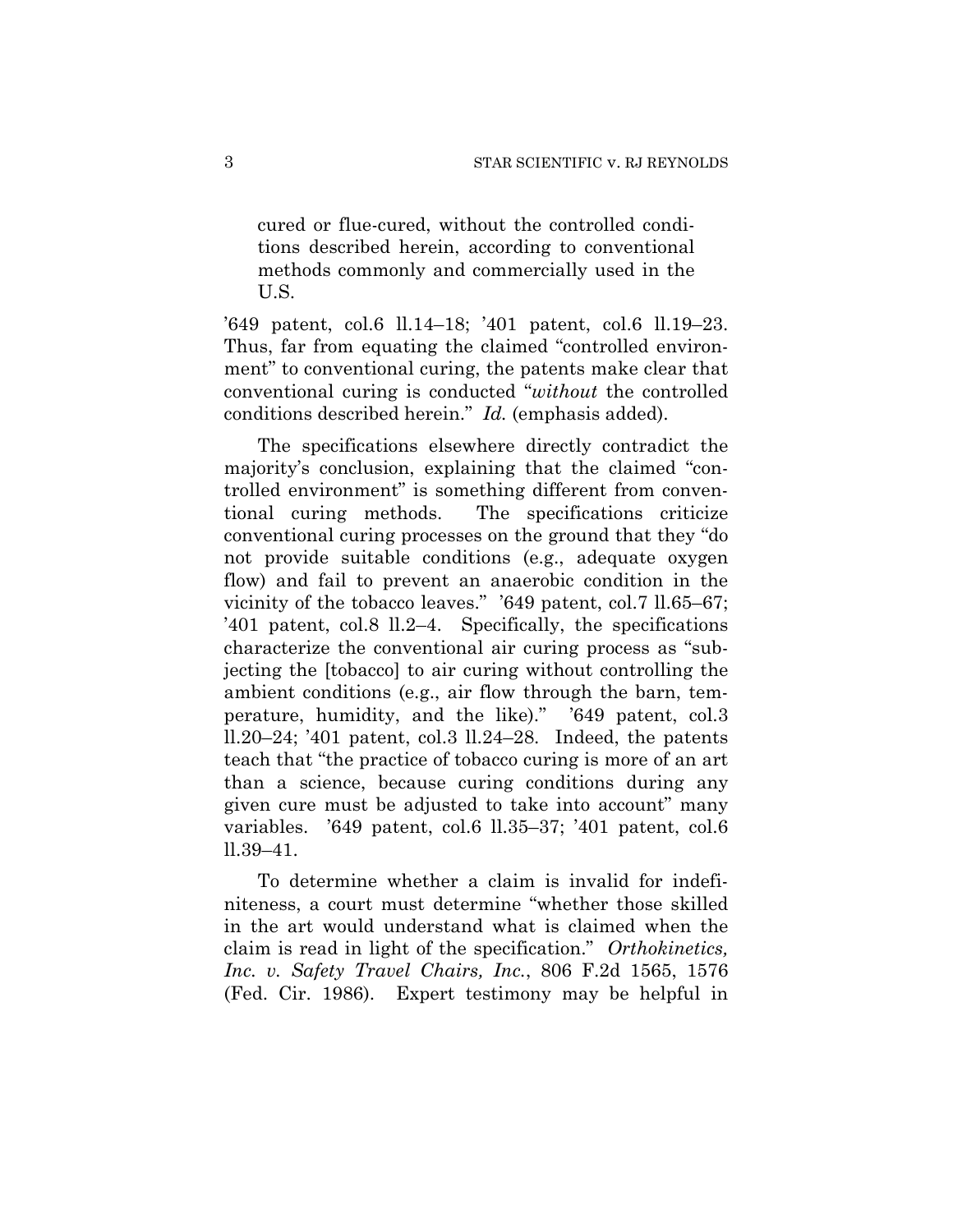making this determination. *See Datamize, LLC v. Plumtree Software, Inc.*, 417 F.3d 1342, 1348 (Fed. Cir. 2005) (holding that a court may "rely on extrinsic evidence, such as expert testimony," to determine whether the claims are indefinite) (internal quotation marks and citation omitted); *Seattle Box Co., Inc. v. Indus. Crating & Packing, Inc.*, 731 F.2d 818, 826 (Fed. Cir. 1984) (stating that, in making legal determinations, the court may rely on expert testimony to aid in understanding the patent). Here, R.J. Reynolds' expert testified that a person of ordinary skill in the art would be unable to draw the line between conventional curing methods and the "controlled environment" required by the claims. J.A. 46543–45. Specifically, he noted that one of ordinary skill in the art would understand the "controlled environment" limitation to require the "control [of] humidity, temperature, and airflow in a way that's different from [conventional curing processes], and with the objective and the purpose of substantially preventing the formation of TSNAs." J.A. 46543. He noted, however, that the patents do not provide sufficient guidance for one of skill in the art to determine the ranges of temperature, humidity, and airflow "covered by the [term] controlled environment that are also not covered by the conventional curing processes." J.A. 46545. Further, when pressed on the issue, Star's expert could not provide any guidance regarding the difference between the airflow in a conventional curing process and that required in a "controlled environment," noting that it would be impossible to pinpoint values for the temperature, airflow, and humidity required by the claims because barn conditions are continually changing. J.A. 45680.

In sum, the patents describe the claimed "controlled environment" as something different from conventional curing methods, but fail to explain those differences in a